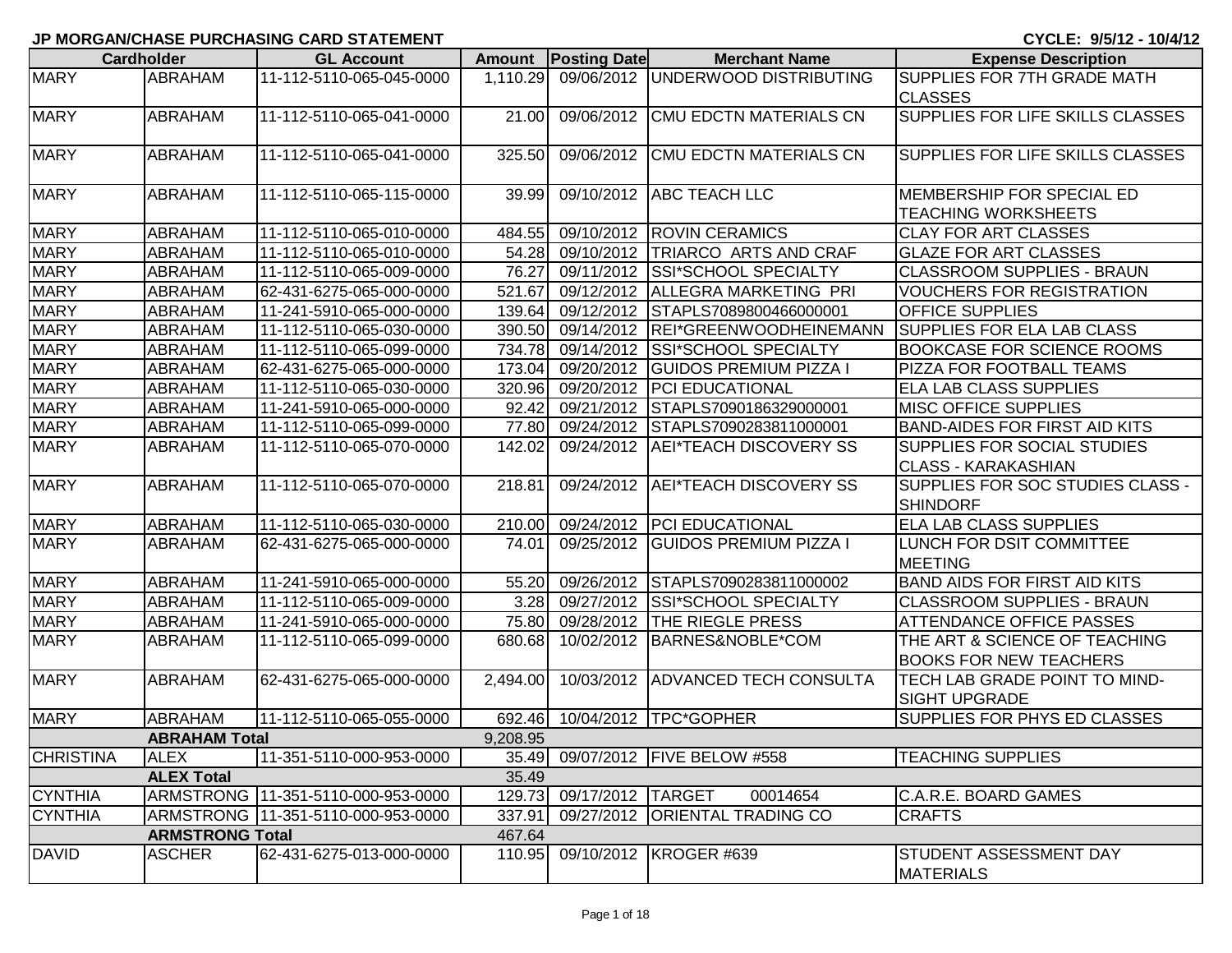|               | <b>Cardholder</b>    | <b>GL Account</b>        |          | <b>Amount</b> Posting Date | <b>Merchant Name</b>                    | <b>Expense Description</b>                             |
|---------------|----------------------|--------------------------|----------|----------------------------|-----------------------------------------|--------------------------------------------------------|
| <b>DAVID</b>  | <b>ASCHER</b>        | 11-241-7410-013-000-0000 | 555.00   |                            | 09/11/2012 MI ELEMENTARY & MIDDLE       | <b>MEMPSA DUES</b>                                     |
| <b>DAVID</b>  | <b>ASCHER</b>        | 62-431-6275-013-000-0000 | 28.10    | 09/13/2012 STAPLES         | 00115659                                | DATA WALL SUPPLIES                                     |
| <b>DAVID</b>  | <b>ASCHER</b>        | 62-431-6275-013-000-0000 | 29.99    | 09/28/2012                 | THE HOME DEPOT 2737                     | STUDENT LEADERSHIP SUGGESTION                          |
|               |                      |                          |          |                            |                                         | <b>BOX MATERIALS</b>                                   |
|               | <b>ASCHER Total</b>  |                          | 724.04   |                            |                                         |                                                        |
| <b>CHERYL</b> | <b>BARCOMB</b>       | 11-225-4120-000-000-0000 | 11.00    | 09/07/2012                 | 1800GOFEDEX 10010007                    | <b>PROJECTOR REPAIR SHIPPING</b>                       |
|               |                      |                          |          |                            |                                         | <b>CHARGE</b>                                          |
| <b>CHERYL</b> | <b>BARCOMB</b>       | 11-225-5111-000-000-0000 | 27.50    |                            | 09/17/2012 EVERYTHING BATTERY LLC       | REPLACEMENT BATTERY BACK-UP                            |
| <b>CHERYL</b> | <b>BARCOMB</b>       | 11-225-5111-000-000-0000 | 65.00    |                            | 09/17/2012 EVERYTHING BATTERY LLC       | TWO REPLACEMENT BACK-UP                                |
|               |                      |                          |          |                            |                                         | <b>BATTERIES</b>                                       |
| <b>CHERYL</b> | <b>BARCOMB</b>       | 11-225-5111-000-000-0000 | 342.91   | 09/17/2012 C2G             |                                         | REPLACEMENT CONNECTORS FOR                             |
|               |                      |                          |          |                            |                                         | <b>SMARTBOARDS</b>                                     |
| <b>CHERYL</b> | <b>BARCOMB</b>       | 11-225-5111-000-000-0000 | 220.50   | 09/20/2012                 | <b>QUILL CORPORATION</b>                | <b>REPLACEMENT BATTERIES FRO</b>                       |
|               |                      |                          |          |                            |                                         | <b>SMART RESPONSE REMOTES</b>                          |
| <b>CHERYL</b> | <b>BARCOMB</b>       | 11-225-5111-000-000-0000 | 420.00   |                            | 09/21/2012 EVERYTHING BATTERY LLC       | TWO BATTERY BACK-UPS FOR HS                            |
| <b>CHERYL</b> | <b>BARCOMB</b>       | 11-225-5111-000-000-0000 | 450.00   |                            | 09/21/2012 EVERYTHING BATTERY LLC       | <b>REPLACEMENT BATTERIES FOR</b>                       |
|               |                      |                          |          |                            |                                         | <b>CLASSROOM MICROPHONES</b>                           |
| <b>CHERYL</b> | <b>BARCOMB</b>       | 11-225-5910-000-000-0409 | 19.93    | 09/24/2012                 | <b>AMAZON MKTPLACE PMTS</b>             | <b>SECURITY CARD CLIPS AND BADGE</b>                   |
|               |                      |                          |          |                            |                                         | <b>HOLDERS</b>                                         |
| <b>CHERYL</b> | <b>BARCOMB</b>       | 11-225-5111-000-000-0000 | 179.97   | 09/24/2012                 | <b>AMAZON MKTPLACE PMTS</b>             | <b>3 LAPTOP REPLACEMENT BATTERIES</b><br><b>FOR HS</b> |
| <b>CHERYL</b> | <b>BARCOMB</b>       | 41-459-6421-060-000-0415 | 1,962.44 | 09/25/2012                 | DMI* DELL K-12 PTR                      | COMPUTERS TO USE WITH VIDEO                            |
|               |                      |                          |          |                            |                                         | SURVEILLANCE - WANDA AND                               |
| <b>CHERYL</b> | <b>BARCOMB</b>       | 11-225-5111-000-000-0000 | 159.95   | 09/26/2012                 | <b>AMAZON MKTPLACE PMTS</b>             | <b>CLASSROOM SWITCHES - TECH</b>                       |
|               |                      |                          |          |                            |                                         | <b>SUPPLIES</b>                                        |
| <b>CHERYL</b> | <b>BARCOMB</b>       | 11-225-5910-000-000-0409 | 80.64    |                            | 09/26/2012 AMAZON.COM                   | <b>SECURITY BADGE HOLDERS</b>                          |
| <b>CHERYL</b> | <b>BARCOMB</b>       | 11-225-5111-000-000-0000 | 43.78    | 10/01/2012                 | <b>AMAZON MKTPLACE PMTS</b>             | <b>REPLACEMENT DELL PRINTER</b>                        |
|               |                      |                          |          |                            |                                         | <b>TRANSFER ROLLER</b>                                 |
| <b>CHERYL</b> | <b>BARCOMB</b>       | 11-261-4120-060-000-0409 | 115.00   |                            | 10/01/2012 SECURITY DESIGNS             | <b>REPAIR OF ITC DOOR ACCESS</b>                       |
| <b>CHERYL</b> | <b>BARCOMB</b>       | 11-225-5111-000-000-0000 | 65.00    |                            | 10/01/2012 EVERYTHING BATTERY LLC       | NM6 BACK-UP BATTERY                                    |
|               |                      |                          |          |                            |                                         | <b>REPLACEMENT</b>                                     |
| <b>CHERYL</b> | <b>BARCOMB</b>       | 11-225-5111-000-000-0000 | 145.28   | 10/02/2012                 | <b>AMAZON MKTPLACE PMTS</b>             | <b>REPLACEMENT PROJECTOR LAMPS</b>                     |
| <b>CHERYL</b> | <b>BARCOMB</b>       | 11-225-5111-000-000-0000 | 74.95    |                            | 10/03/2012  HEARTLAND DIVERSIFIED       | <b>REPLACEMENT PROJECTOR REMOTE</b>                    |
|               |                      |                          |          |                            |                                         | <b>CONTROLS</b>                                        |
|               | <b>BARCOMB Total</b> |                          | 4,383.85 |                            |                                         |                                                        |
| <b>STACEY</b> | <b>BECKER</b>        | 11-112-5110-065-051-0000 |          |                            | 350.00 09/13/2012 MICHIGAN SCHOOL VOCAL | <b>MSVMA MEMBERBSHIP</b>                               |
| <b>STACEY</b> | <b>BECKER</b>        | 11-112-5110-065-051-0000 | 119.90   | 09/28/2012                 | <b>PAYPAL *CHORALTECH</b>               | CD'S ABD MUSIC FOR HONOR'S CHOIR                       |
|               |                      |                          |          |                            |                                         |                                                        |
| <b>STACEY</b> | <b>BECKER</b>        | 11-112-5110-065-051-0000 | 31.49    |                            | 10/01/2012   MUSICAL RESOURCES OF T     | SHEET MUSIC FOR CHOIR                                  |
|               | <b>BECKER Total</b>  |                          | 501.39   |                            |                                         |                                                        |
| <b>HOLLY</b>  | <b>BENGLE</b>        | 11-351-5110-000-953-0000 | 105.20   |                            | 09/17/2012 WM SUPERCENTER#2631          | <b>TOYS FOR CARE PROGRAM</b>                           |
| <b>HOLLY</b>  | <b>BENGLE</b>        | 11-351-5110-000-953-0000 | 29.98    | 09/19/2012 TARGET          | 00022301                                | <b>PUZZLES FOR CARE</b>                                |
|               | <b>BENGLE Total</b>  |                          | 135.18   |                            |                                         |                                                        |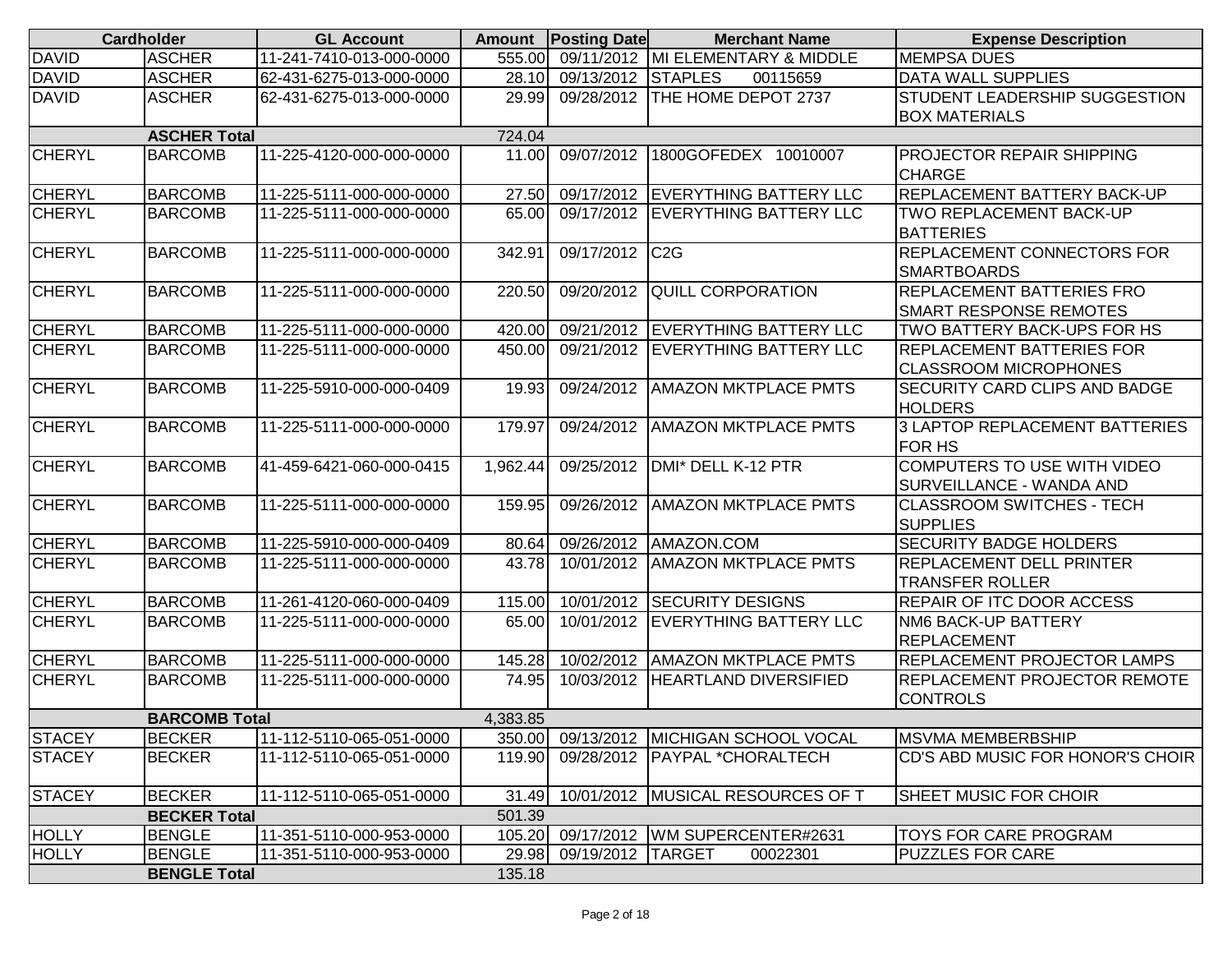|                 | <b>Cardholder</b>    | <b>GL Account</b>        |          | <b>Amount</b> Posting Date | <b>Merchant Name</b>                          | <b>Expense Description</b>         |
|-----------------|----------------------|--------------------------|----------|----------------------------|-----------------------------------------------|------------------------------------|
| <b>SANDRA</b>   | <b>BRASIL</b>        | 11-111-5110-055-025-0000 | 7.79     | 09/10/2012 STAPLES         | 00115659                                      | PEGS FOR STAFF MAILBOXES           |
| <b>SANDRA</b>   | <b>BRASIL</b>        | 11-111-5110-055-025-0000 | 61.42    |                            | 09/19/2012 SSI*SCHOOL SPECIALTY               | OFFICE AND TEACHER SUPPLIES        |
| <b>SANDRA</b>   | <b>BRASIL</b>        | 11-111-5110-055-060-0000 | 221.89   | 09/20/2012                 | <b>CAMBIUM LEARNING</b>                       | JUDY SAUER READING BOOKS FOR       |
|                 |                      |                          |          |                            |                                               | <b>PROGRAM</b>                     |
| <b>SANDRA</b>   | <b>BRASIL</b>        | 11-222-5310-055-000-0000 | 18.96    | 09/24/2012                 | AMAZON.COM                                    | <b>MEDIA CENTER BOOKS</b>          |
| <b>SANDRA</b>   | <b>BRASIL</b>        | 11-222-5310-055-000-0000 | 205.66   |                            | 09/25/2012   FOLLETT SOFTWARE CO              | <b>MEDIA CENTER SCANNER</b>        |
| <b>SANDRA</b>   | <b>BRASIL</b>        | 11-222-5310-055-000-0000 | 101.99   | 09/25/2012                 | LJL*LIBRARY JOURNALS                          | <b>MEDIA CENTER BOOKS</b>          |
| <b>SANDRA</b>   | <b>BRASIL</b>        | 11-111-5110-055-025-0000 | 27.93    | 09/26/2012                 | <b>SSI*SCHOOL SPECIALTY</b>                   | <b>NIVOLE COTTON-SUPPLIES</b>      |
| <b>SANDRA</b>   | <b>BRASIL</b>        | 11-222-5310-055-000-0000 | 86.85    |                            | 09/28/2012  LIBRARY VIDEO COMP                | <b>MEDIA CENTER SUPPLIES</b>       |
| <b>SANDRA</b>   | <b>BRASIL</b>        | 11-111-5110-055-025-0000 | 305.64   | 10/01/2012                 | <b>SSI*SCHOOL SPECIALTY</b>                   | SUPPLIES FOR TAB KELLEPOUREY'S     |
|                 |                      |                          |          |                            |                                               | <b>ROOM</b>                        |
| <b>SANDRA</b>   | <b>BRASIL</b>        | 11-111-5110-055-045-0000 | 47.95    |                            | 10/02/2012   MATH OLYMPIADS (MOEMS)           | MATH OLYMPIAD REGISTRATION FOR     |
|                 |                      |                          |          |                            |                                               | 5TH AND 6TH GRADE                  |
|                 | <b>BRASIL Total</b>  |                          | 1,086.08 |                            |                                               |                                    |
| <b>BETHANY</b>  | <b>BRATNEY</b>       | 11-222-5990-071-000-0000 | 192.00   | 09/11/2012                 | <b>PAYPAL *MICHIGANASS</b>                    | <b>REGISTRATION FOR MICHIGAN</b>   |
|                 |                      |                          |          |                            |                                               | <b>ASSOCIATION OF MEDIA EDUCA</b>  |
|                 | <b>BRATNEY Total</b> |                          | 192.00   |                            |                                               |                                    |
| <b>JOHN</b>     | <b>BRICKEY</b>       | 11-111-5110-055-099-0000 | 75.00    |                            | 09/10/2012 OAKLAND SCHOOLS-RC INT             | <b>CONFERENCE</b>                  |
|                 | <b>BRICKEY Total</b> |                          | 75.00    |                            |                                               |                                    |
| <b>JEFFREY</b>  | <b>BUNKER</b>        | 11-261-5992-014-000-0000 | 10.67    | 09/07/2012                 | THE HOME DEPOT 2737                           | PV SINK REPAIR, UNCLOG DRAIN       |
| <b>JEFFREY</b>  | <b>BUNKER</b>        | 11-261-5992-000-000-0000 | 20.76    |                            | 09/13/2012 THE HOME DEPOT 2737                | <b>MTCE CONCRETE</b>               |
|                 | <b>BUNKER Total</b>  |                          | 31.43    |                            |                                               |                                    |
| <b>SUSAN</b>    | <b>BURNHAM</b>       | 11-241-7410-011-000-0000 | 555.00   |                            | 09/11/2012   MI ELEMENTARY & MIDDLE           | <b>MEMSPA DUES</b>                 |
|                 | <b>BURNHAM Total</b> |                          | 555.00   |                            |                                               |                                    |
| <b>MARGARET</b> | <b>BURRIS</b>        | 11-241-5990-012-000-0000 | 11.25    | 09/10/2012 TARGET          | 00014654                                      | PORFOLIOS FOR TEACHERS             |
| <b>MARGARET</b> | <b>BURRIS</b>        | 11-111-5110-012-099-0000 | 116.80   | 09/13/2012                 | STAPLS7089816031000003                        | <b>SCHOOL SUPPLIES</b>             |
| <b>MARGARET</b> | <b>BURRIS</b>        | 11-111-5210-012-099-0000 | 56.57    | 09/13/2012                 | STAPLS7089816031000002                        | FOURTH GRADE COMPASSES AND         |
|                 |                      |                          |          |                            |                                               | SUPPLIES FOR D STEVENS             |
| <b>MARGARET</b> | <b>BURRIS</b>        | 11-241-5910-012-000-0000 | 9.97     |                            | 09/20/2012 DOLLAR SEASON INC                  | <b>ICE BAGS</b>                    |
| <b>MARGARET</b> | <b>BURRIS</b>        | 11-111-5110-012-099-0000 | 85.00    |                            | 09/26/2012 STEPS TO LITERACY                  | <b>BOOK BAGS FOR N LODWICK</b>     |
|                 | <b>BURRIS Total</b>  |                          | 279.59   |                            |                                               |                                    |
| <b>BETH</b>     | <b>CANALES</b>       | 11-113-5110-071-044-0000 | 100.43   |                            | 09/13/2012 OFFICE MAX                         | PENCILS, TAPE, BLACK MARKERS,      |
|                 |                      |                          |          |                            |                                               | <b>HOLE PUNCH, LAMINATING</b>      |
| <b>BETH</b>     | <b>CANALES</b>       | 11-113-5110-071-044-0000 | 161.58   | 09/24/2012                 | MEIJER INC #122<br>Q <sub>01</sub>            | DEPARTMENT SUPPLIES: MARKERS,      |
|                 |                      |                          |          |                            |                                               | <b>COLORED PENCILS, TISSU</b>      |
| <b>BETH</b>     | <b>CANALES</b>       | 11-113-5110-071-044-0000 | 107.72   |                            | 09/24/2012   WM SUPERCENTER#5893              | COOKING LAB SUPPLIES: EGGS,        |
|                 |                      |                          |          |                            |                                               | BUTTER,, SUGAR, NUTS, P            |
| <b>BETH</b>     | <b>CANALES</b>       | 11-113-5110-071-044-0000 | 62.36    |                            | 10/01/2012 MEIJER INC #054<br>Q <sub>01</sub> | <b>REPLACEMENT KITCHEN LAB</b>     |
|                 |                      |                          |          |                            |                                               | SUPPLIES: MEASURING CUPS, TO       |
|                 | <b>CANALES Total</b> |                          | 432.09   |                            |                                               |                                    |
| <b>WANDA</b>    | <b>CIANCIO</b>       | 11-225-4120-000-000-0000 | 249.00   |                            | 09/07/2012 APPLE STORE #R041                  | APPLE IPAD REPAIR ID: R73691011    |
| <b>WANDA</b>    | <b>CIANCIO</b>       | 11-225-3220-000-000-0000 | 65.00    |                            | 09/27/2012 MICHIGAN ASSOCIATION F             | <b>JIM FRY MIGOOGLE CONFERENCE</b> |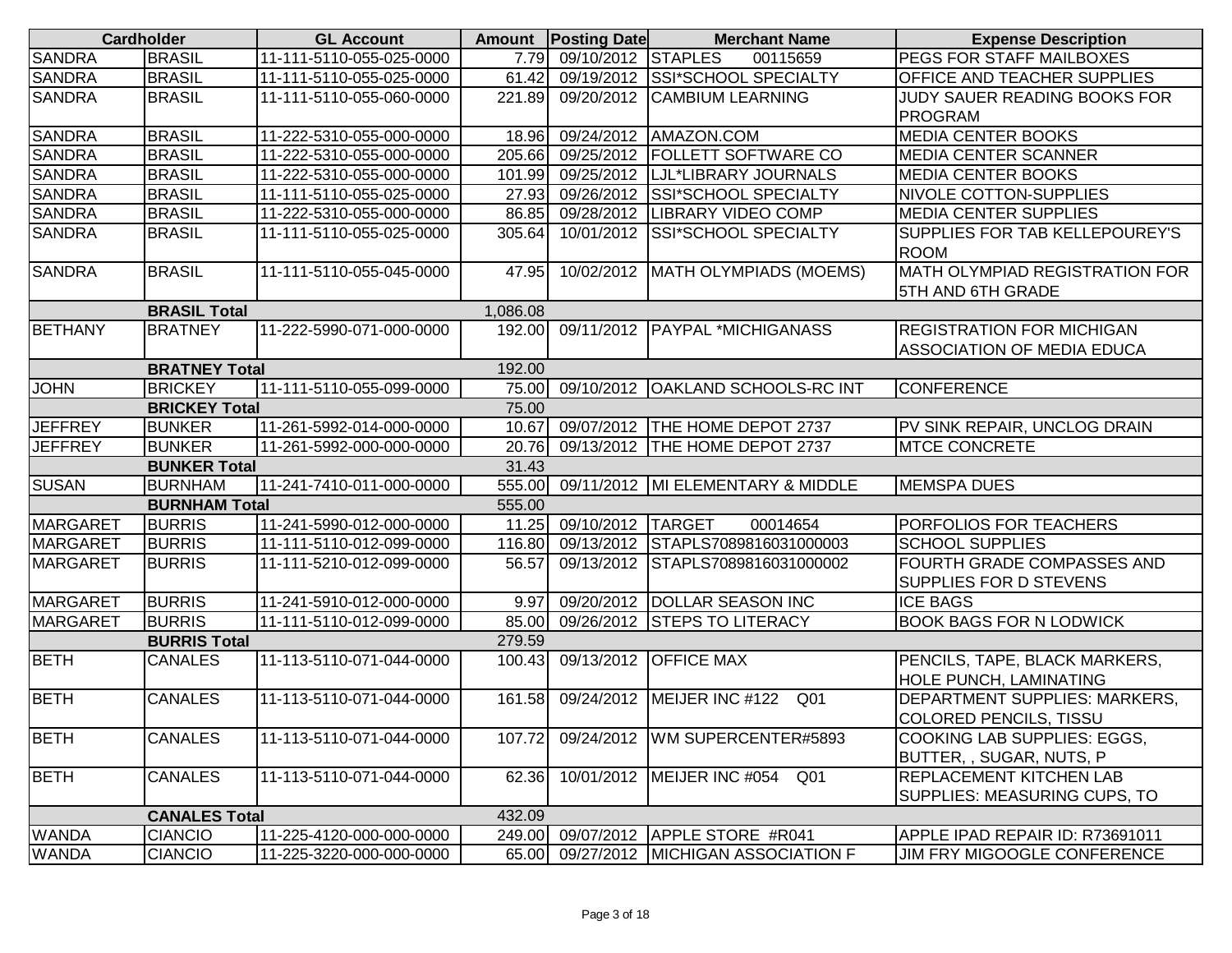|                  | <b>Cardholder</b>     | <b>GL Account</b>        |           | <b>Amount</b> Posting Date    | <b>Merchant Name</b>                          | <b>Expense Description</b>                            |
|------------------|-----------------------|--------------------------|-----------|-------------------------------|-----------------------------------------------|-------------------------------------------------------|
| <b>WANDA</b>     | <b>CIANCIO</b>        | 11-225-3220-000-000-0000 | 65.00     |                               | 09/27/2012 MICHIGAN ASSOCIATION F             | <b>WANDA CIANCIO MIGOOGLE</b>                         |
|                  |                       |                          |           |                               |                                               | <b>CONFERENCE</b>                                     |
| <b>WANDA</b>     | <b>CIANCIO</b>        | 11-225-4120-000-000-0000 | 249.00    |                               | 10/03/2012 APPLE STORE #R041                  | APPLE IPAD REPAIR ID: R75339415                       |
|                  | <b>CIANCIO Total</b>  |                          | 628.00    |                               |                                               |                                                       |
| <b>TERRI</b>     | <b>CLARK</b>          | 11-112-5110-065-041-0000 | 118.05    | 09/13/2012                    | MEIJER INC #122<br>Q <sub>01</sub>            | <b>FOOD</b>                                           |
| <b>TERRI</b>     | <b>CLARK</b>          | 11-112-5110-065-041-0000 | 115.31    |                               | 09/19/2012 MEIJER INC #122<br>Q <sub>01</sub> | FOOD FOR COOKING CLASS                                |
| <b>TERRI</b>     | <b>CLARK</b>          | 11-112-5110-065-041-0000 | 110.96    |                               | 09/26/2012 MEIJER INC #122<br>Q <sub>01</sub> | <b>FOOD FOR FOODS CLASS</b>                           |
| <b>TERRI</b>     | <b>CLARK</b>          | 11-112-5110-065-041-0000 | 77.07     |                               | 10/03/2012 MEIJER INC #054<br>Q <sub>01</sub> | <b>FOOD FOR COOKING CLASS</b>                         |
|                  | <b>CLARK Total</b>    |                          | 421.39    |                               |                                               |                                                       |
| <b>JOANN</b>     | <b>CLEMENTS</b>       | 21-297-6420-055-000-0055 | 190.46    | 09/05/2012                    | SAMSCLUB #6657                                | OFFICE FURNITURE FOR HS FOOD<br><b>SERVICE OFFICE</b> |
| <b>JOANN</b>     | <b>CLEMENTS</b>       | 21-297-5910-000-000-0000 | $-10.78$  |                               | 09/18/2012 SAMS CLUB#6657                     | <b>CREDIT TAX AMOUNT</b>                              |
| <b>JOANN</b>     | <b>CLEMENTS</b>       | 21-297-4120-071-000-0000 | 17.82     | 09/28/2012                    | THE HOME DEPOT 2737                           | VENT SHIELDS FOR HS OFFICE                            |
|                  |                       |                          |           |                               |                                               | <b>MANAGERS</b>                                       |
|                  | <b>CLEMENTS Total</b> |                          | 197.50    |                               |                                               |                                                       |
| <b>ROBERT</b>    | <b>COOLMAN</b>        | 11-261-5992-000-000-0000 | 77.50     |                               | 09/07/2012 CITY ELECTRIC SUPPLY               | <b>MTCE STOCK</b>                                     |
| <b>ROBERT</b>    | <b>COOLMAN</b>        | 11-261-5992-000-000-0000 | 265.90    |                               | 09/25/2012 CONSERVA ELECTRIC SUPP             | <b>MTCE STOCK</b>                                     |
| <b>ROBERT</b>    | <b>COOLMAN</b>        | 11-261-5992-071-000-0000 | 39.80     |                               | 09/26/2012 LIGHTING SUPPLY CO WIX             | HS GYM LIGHTS CAPACITORS                              |
| <b>ROBERT</b>    | <b>COOLMAN</b>        | 11-261-5992-000-000-0000 | 217.90    |                               | 09/27/2012 CONSERVA ELECTRIC SUPP             | SPLIT - MTCE STOCK (31.23%)                           |
| <b>ROBERT</b>    | <b>COOLMAN</b>        | 11-261-5992-071-000-0000 | 137.00    |                               | 09/27/2012 CONSERVA ELECTRIC SUPP             | SPLIT - HS GYM LIGHTS (19.64%)                        |
| <b>ROBERT</b>    | <b>COOLMAN</b>        | 11-261-5992-015-000-0000 | 166.98    |                               | 09/27/2012 CONSERVA ELECTRIC SUPP             | SPLIT - DF LAMPS (23.93%)                             |
| <b>ROBERT</b>    | <b>COOLMAN</b>        | 11-261-5992-013-000-0000 | 175.80    |                               | 09/27/2012 CONSERVA ELECTRIC SUPP             | SPLIT - NW LAMPS (25.20%)                             |
|                  | <b>COOLMAN Total</b>  |                          | 1,080.88  |                               |                                               |                                                       |
| <b>CHRISTINE</b> | <b>DIATIKAR</b>       | 11-252-5910-000-000-0000 | 35.52     |                               | 09/06/2012 STAPLS7089529766000001             | <b>OFFICE SUPPLIES</b>                                |
| <b>CHRISTINE</b> | <b>DIATIKAR</b>       | 62-431-6275-011-000-0000 | 40.51     |                               | 09/07/2012 ACHIEVEMENT PRODUCTS               | PO 20566-LIGHT FILTERS                                |
| <b>CHRISTINE</b> | <b>DIATIKAR</b>       | 11-122-5110-011-194-0000 | 174.99    |                               | 09/07/2012 ACHIEVEMENT PRODUCTS               | PO 20486-LIGHT FILTERS                                |
| <b>CHRISTINE</b> | <b>DIATIKAR</b>       | 11-252-5910-000-000-0000 | $-32.34$  |                               | 09/10/2012 STAPLS7089433614001001             | <b>OFFICE SUPPLIES - CREDIT</b>                       |
| <b>CHRISTINE</b> | <b>DIATIKAR</b>       | 11-111-5210-055-099-0000 | 15.00     |                               | 09/10/2012 DUNCAN DISPOSAL SYS                | <b>RECYCLING</b>                                      |
| <b>CHRISTINE</b> | <b>DIATIKAR</b>       | 11-225-5910-000-000-0409 | 236.15    |                               | 09/10/2012 SECURITY DESIGNS                   | PO 20575/20795, PRINTER RIBBONS                       |
| <b>CHRISTINE</b> | <b>DIATIKAR</b>       | 11-261-4910-000-000-0000 | 1,024.00  |                               | 09/10/2012 ARCH ENVIRONMENTAL GRO             | PO 20645, 7/12-8/12 HAZARDOUS                         |
|                  |                       |                          |           |                               |                                               | <b>MATERIALS CONSULTING</b>                           |
| <b>CHRISTINE</b> | <b>DIATIKAR</b>       | 11-261-4910-000-000-0611 | 4,582.50  |                               | 09/10/2012 ARCH ENVIRONMENTAL GRO             | PO 20616-STORMWATER MGMNT,                            |
|                  |                       |                          |           |                               |                                               | 7/30/12-8/26/12                                       |
| <b>CHRISTINE</b> | <b>DIATIKAR</b>       | 11-261-4910-000-000-0000 | 6,095.00  |                               | 09/10/2012 ARCH ENVIRONMENTAL GRO             | PO 20632-7/13-8/24/12 HAZARDOUS                       |
|                  |                       |                          |           |                               |                                               | <b>MATERIALS CONSULTING</b>                           |
| <b>CHRISTINE</b> | <b>DIATIKAR</b>       | 11-241-7410-071-000-0000 |           | 2,360.00 09/10/2012 SQ *MASSP |                                               | 2012-13 MEMBERSHIPS,                                  |
|                  |                       |                          |           |                               |                                               | DIGLIO/CARTER/LACLEAR/BAKER                           |
| <b>CHRISTINE</b> | <b>DIATIKAR</b>       | 11-261-4910-000-000-0611 | 4,459.32  | 09/13/2012                    | <b>ARCH ENVIRONMENTAL GRO</b>                 | PO 20616-STORMWATER MGMNT                             |
|                  |                       |                          |           |                               |                                               | 7/1/12-7/29/12                                        |
| <b>CHRISTINE</b> | <b>DIATIKAR</b>       | 11-361-5990-000-000-6012 | 536.00    |                               | 09/14/2012 WORLDSTRIDES                       | MS DC TRIP, ANTONEA HUMBLE                            |
| <b>CHRISTINE</b> | <b>DIATIKAR</b>       | 11-261-4910-000-000-0000 | 14,198.11 |                               | 09/14/2012 NATIONAL TIME                      | PO 20649, ANNUAL ALARM                                |
|                  |                       |                          |           |                               |                                               | <b>INSPECTIONS</b>                                    |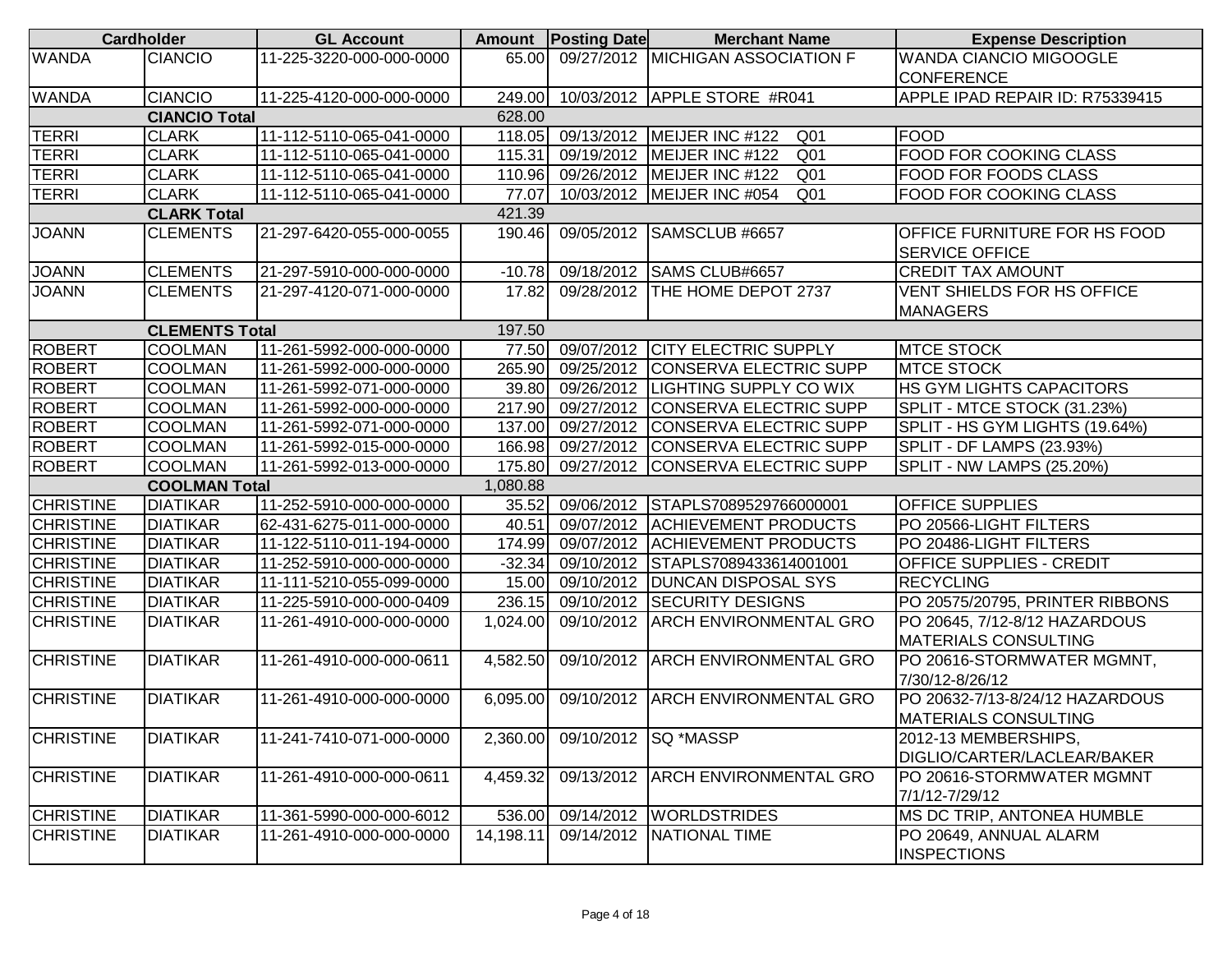|                  | <b>Cardholder</b> | <b>GL Account</b>        |          | <b>Amount Posting Date</b> | <b>Merchant Name</b>              | <b>Expense Description</b>                     |
|------------------|-------------------|--------------------------|----------|----------------------------|-----------------------------------|------------------------------------------------|
| <b>CHRISTINE</b> | <b>DIATIKAR</b>   | 11-261-4910-000-000-0000 | 8,260.40 |                            | 09/14/2012 FIRE SYS OF MICHIGAN I | PO 20662-DISTRICT FIRE                         |
|                  |                   |                          |          |                            |                                   | <b>EXTINGUISHERS REPAIRS</b>                   |
| <b>CHRISTINE</b> | <b>DIATIKAR</b>   | 11-111-5110-055-025-0000 | 2,127.08 |                            | 09/17/2012 SSI*SCHOOL SPECIALTY   | SPLIT - PO 20786, 20                           |
|                  |                   |                          |          |                            |                                   | INVOICES/SUPPLIES (82.81%)                     |
| <b>CHRISTINE</b> | <b>DIATIKAR</b>   | 11-113-5110-071-010-0000 | 441.65   |                            | 09/17/2012 SSI*SCHOOL SPECIALTY   | SPLIT - PO 20565, SUPPLIES (17.19%)            |
| <b>CHRISTINE</b> | <b>DIATIKAR</b>   | 11-113-5110-071-015-0000 | 10.05    |                            | 09/17/2012 SSI*PREMIER HAM&STEPH  | SPLIT - PO 20493 LESSON PLAN                   |
|                  |                   |                          |          |                            |                                   | <b>BOOKS (4.32%)</b>                           |
| <b>CHRISTINE</b> | <b>DIATIKAR</b>   | 11-113-5110-071-030-0000 | 10.05    | 09/17/2012                 | <b>SSI*PREMIER HAM&amp;STEPH</b>  | SPLIT - PO 20493 LESSON PLAN                   |
|                  |                   |                          |          |                            |                                   | <b>BOOKS (4.32%)</b>                           |
| <b>CHRISTINE</b> | <b>DIATIKAR</b>   | 11-113-5110-071-035-0000 | 10.05    | 09/17/2012                 | <b>SSI*PREMIER HAM&amp;STEPH</b>  | SPLIT - PO 20493 LESSON PLAN                   |
|                  |                   |                          |          |                            |                                   | <b>BOOKS (4.32%)</b>                           |
| <b>CHRISTINE</b> | <b>DIATIKAR</b>   | 11-113-5110-071-038-0000 | 6.69     | 09/17/2012                 | <b>SSI*PREMIER HAM&amp;STEPH</b>  | SPLIT - PO 20493 LESSON PLAN                   |
|                  |                   |                          |          |                            |                                   | BOOKS (2.87%)                                  |
| <b>CHRISTINE</b> | <b>DIATIKAR</b>   | 11-113-5110-071-044-0000 | 6.69     | 09/17/2012                 | <b>SSI*PREMIER HAM&amp;STEPH</b>  | SPLIT - PO 20493 LESSON PLAN                   |
|                  |                   |                          |          |                            |                                   | <b>BOOKS (2.87%)</b>                           |
| <b>CHRISTINE</b> | <b>DIATIKAR</b>   | 11-113-5110-071-045-0000 | 10.05    | 09/17/2012                 | <b>SSI*PREMIER HAM&amp;STEPH</b>  | SPLIT - PO 20493 LESSON PLAN                   |
|                  |                   |                          |          |                            |                                   | <b>BOOKS (4.32%)</b>                           |
| <b>CHRISTINE</b> | <b>DIATIKAR</b>   | 11-113-5110-071-055-0000 | 3.35     | 09/17/2012                 | SSI*PREMIER HAM&STEPH             | SPLIT - PO 20493 LESSON PLAN                   |
|                  |                   |                          |          |                            |                                   | <b>BOOKS (1.44%)</b>                           |
| <b>CHRISTINE</b> | <b>DIATIKAR</b>   | 11-113-5110-071-065-0000 | 10.05    | 09/17/2012                 | <b>SSI*PREMIER HAM&amp;STEPH</b>  | SPLIT - PO 20493 LESSON PLAN                   |
|                  |                   |                          |          |                            |                                   | <b>BOOKS (4.32%)</b>                           |
| <b>CHRISTINE</b> | <b>DIATIKAR</b>   | 11-113-5110-071-070-0000 | 10.05    | 09/17/2012                 | <b>SSI*PREMIER HAM&amp;STEPH</b>  | SPLIT - PO 20493 LESSON PLAN                   |
|                  |                   |                          |          |                            |                                   | <b>BOOKS (4.32%)</b>                           |
| <b>CHRISTINE</b> | <b>DIATIKAR</b>   | 11-113-5110-071-073-0000 | 10.05    | 09/17/2012                 | <b>SSI*PREMIER HAM&amp;STEPH</b>  | SPLIT - PO 20493 LESSON PLAN                   |
|                  |                   |                          |          |                            |                                   | <b>BOOKS (4.32%)</b>                           |
| <b>CHRISTINE</b> | <b>DIATIKAR</b>   | 11-241-5910-071-000-0000 | 20.08    | 09/17/2012                 | <b>SSI*PREMIER HAM&amp;STEPH</b>  | SPLIT - PO 20493 LESSON PLAN                   |
| <b>CHRISTINE</b> | <b>DIATIKAR</b>   |                          | 4.19     |                            | 09/17/2012 SSI*PREMIER HAM&STEPH  | BOOKS (8.62%)<br>SPLIT - PO 20494 RECORD BOOKS |
|                  |                   | 11-113-5110-071-030-0000 |          |                            |                                   | $(1.80\%)$                                     |
| <b>CHRISTINE</b> | <b>DIATIKAR</b>   | 11-113-5110-071-035-0000 | 8.38     | $\overline{09/17/2012}$    | <b>SSI*PREMIER HAM&amp;STEPH</b>  | SPLIT - PO 20494 RECORD BOOKS                  |
|                  |                   |                          |          |                            |                                   | $(3.60\%)$                                     |
| <b>CHRISTINE</b> | <b>DIATIKAR</b>   | 11-113-5110-071-038-0000 | 25.12    | 09/17/2012                 | <b>SSI*PREMIER HAM&amp;STEPH</b>  | SPLIT - PO 20494 RECORD BOOKS                  |
|                  |                   |                          |          |                            |                                   | (10.79%)                                       |
| <b>CHRISTINE</b> | <b>DIATIKAR</b>   | 11-113-5110-071-042-0000 | 8.38     | 09/17/2012                 | <b>SSI*PREMIER HAM&amp;STEPH</b>  | SPLIT - PO 20494 RECORD BOOKS                  |
|                  |                   |                          |          |                            |                                   | $(3.60\%)$                                     |
| <b>CHRISTINE</b> | <b>DIATIKAR</b>   | 11-113-5110-071-045-0000 | 12.57    |                            | 09/17/2012 SSI*PREMIER HAM&STEPH  | SPLIT - PO 20494 RECORD BOOKS                  |
|                  |                   |                          |          |                            |                                   | $(5.40\%)$                                     |
| <b>CHRISTINE</b> | <b>DIATIKAR</b>   | 11-113-5110-071-047-0000 | 4.19     |                            | 09/17/2012 SSI*PREMIER HAM&STEPH  | SPLIT - PO 20494 RECORD BOOKS                  |
|                  |                   |                          |          |                            |                                   | $(1.80\%)$                                     |
| <b>CHRISTINE</b> | <b>DIATIKAR</b>   | 11-113-5110-071-050-0000 | 4.19     |                            | 09/17/2012 SSI*PREMIER HAM&STEPH  | SPLIT - PO 20494 RECORD BOOKS                  |
|                  |                   |                          |          |                            |                                   | $(1.80\%)$                                     |
| <b>CHRISTINE</b> | <b>DIATIKAR</b>   | 11-113-5110-071-051-0000 | 4.19     |                            | 09/17/2012 SSI*PREMIER HAM&STEPH  | SPLIT - PO 20494 RECORD BOOKS                  |
|                  |                   |                          |          |                            |                                   | $(1.80\%)$                                     |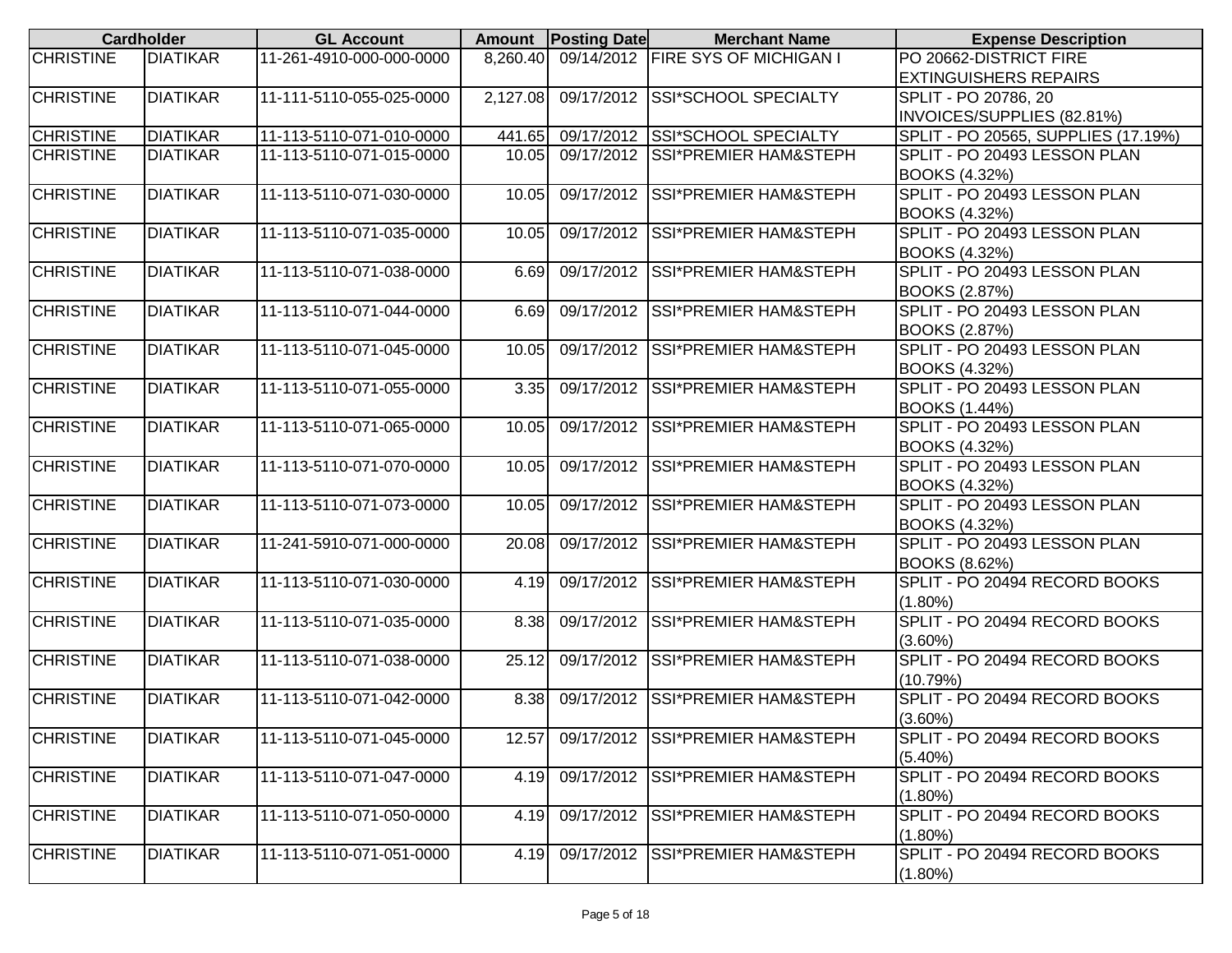|                  | <b>Cardholder</b> | <b>GL Account</b>        | <b>Amount</b> | <b>Posting Date</b> | <b>Merchant Name</b>                     | <b>Expense Description</b>      |
|------------------|-------------------|--------------------------|---------------|---------------------|------------------------------------------|---------------------------------|
| <b>CHRISTINE</b> | <b>DIATIKAR</b>   | 11-113-5110-071-065-0000 | 4.19          | 09/17/2012          | <b>SSI*PREMIER HAM&amp;STEPH</b>         | SPLIT - PO 20494 RECORD BOOKS   |
|                  |                   |                          |               |                     |                                          | $(1.80\%)$                      |
| <b>CHRISTINE</b> | <b>DIATIKAR</b>   | 11-113-5110-071-070-0000 | 8.38          | 09/17/2012          | <b>SSI*PREMIER HAM&amp;STEPH</b>         | SPLIT - PO 20494 RECORD BOOKS   |
|                  |                   |                          |               |                     |                                          | $(3.60\%)$                      |
| <b>CHRISTINE</b> | <b>DIATIKAR</b>   | 11-113-5110-071-073-0000 | 20.94         | 09/17/2012          | <b>SSI*PREMIER HAM&amp;STEPH</b>         | SPLIT - PO 20494 RECORD BOOKS   |
|                  |                   |                          |               |                     |                                          | $(8.99\%)$                      |
| <b>CHRISTINE</b> | <b>DIATIKAR</b>   | 11-241-5910-071-000-0000 | 20.94         | 09/17/2012          | <b>SSI*PREMIER HAM&amp;STEPH</b>         | SPLIT - PO 20494 RECORD BOOKS   |
|                  |                   |                          |               |                     |                                          | $(8.99\%)$                      |
| <b>CHRISTINE</b> | <b>DIATIKAR</b>   | 11-113-5110-071-099-0000 | 9,102.90      | 09/17/2012          | <b>SSI*PREMIER HAM&amp;STEPH</b>         | 12/13 PLANNERS                  |
| <b>CHRISTINE</b> | <b>DIATIKAR</b>   | 11-271-5710-000-000-0000 | 25,335.37     |                     | 09/17/2012 CORRIGAN OIL #2 - BRI         | 7502 GALS OF DIESEL 8/28/12     |
| <b>CHRISTINE</b> | <b>DIATIKAR</b>   | 11-113-7904-071-000-0000 | 442.32        |                     | 09/18/2012 MADONNA UNIVERSITY 1          | DUAL ENROLLMENT-JIE MENG MENG   |
| <b>CHRISTINE</b> | <b>DIATIKAR</b>   | 11-252-5910-000-000-0000 | 34.58         | 09/19/2012          | STAPLS7090072774000002                   | <b>OFFICE SUPPLIES</b>          |
| <b>CHRISTINE</b> | <b>DIATIKAR</b>   | 11-111-5110-055-051-0000 | 435.71        | 09/20/2012          | <b>JW PEPPER</b>                         | PO 21137-5 INVOICES             |
| <b>CHRISTINE</b> | <b>DIATIKAR</b>   | 11-261-4120-014-000-0409 | 115.00        | 09/20/2012          | <b>SECURITY DESIGNS</b>                  | PO 21011-DOOR ACCESS REPAIR     |
| <b>CHRISTINE</b> | <b>DIATIKAR</b>   | 11-252-5910-000-000-0000 | 90.12         | 09/20/2012          | STAPLS7090072774000003                   | <b>TONER</b>                    |
| <b>CHRISTINE</b> | <b>DIATIKAR</b>   | 11-111-5110-014-060-0000 | 215.67        | 09/20/2012          | <b>RGS*REALLY GOOD STUFF</b>             | PO 20520-SUPPLIES               |
| <b>CHRISTINE</b> | <b>DIATIKAR</b>   | 11-111-5110-014-025-0000 | 322.90        | 09/20/2012          | <b>RGS*REALLY GOOD STUFF</b>             | PO 20519-SUPPLIES               |
| <b>CHRISTINE</b> | <b>DIATIKAR</b>   | 11-111-5110-014-025-0000 | 63.89         | 09/20/2012          | <b>RGS*REALLY GOOD STUFF</b>             | PO 20517-POSTER, BAGS           |
| <b>CHRISTINE</b> | <b>DIATIKAR</b>   | 11-111-5110-014-045-0000 | 276.41        | 09/20/2012          | <b>RGS*REALLY GOOD STUFF</b>             | PO 20521-SUPPLIES               |
| <b>CHRISTINE</b> | <b>DIATIKAR</b>   | 11-221-3220-000-414-0000 | 820.00        | 09/21/2012          | <b>FLORIDA LEAGUE OF IB S</b>            | PO 21154/LAINE 12/12 TRAINING   |
| <b>CHRISTINE</b> | <b>DIATIKAR</b>   | 11-221-3220-000-414-0000 | 820.00        | 09/21/2012          | <b>FLORIDA LEAGUE OF IB S</b>            | PO 21154/DIGLIO 12/12 TRAINING  |
| <b>CHRISTINE</b> | <b>DIATIKAR</b>   | 11-111-5110-012-025-0000 | 399.30        | 09/21/2012          | <b>GBC*ECOMMERCE</b>                     | PO 20868-LAMINATING FILM        |
| <b>CHRISTINE</b> | <b>DIATIKAR</b>   | 11-113-4910-071-092-0000 | 6,617.72      | 09/21/2012          | <b>INVOICE#1257258</b>                   | PO 20992-AP NEWSDESK &          |
|                  |                   |                          |               |                     |                                          | <b>NEWSPOWER</b>                |
| <b>CHRISTINE</b> | <b>DIATIKAR</b>   | 11-111-5110-014-411-0000 | 195.29        | 09/24/2012          | MCGRAW-HILL E-COMMERCE                   | SPLIT - PO 20885, EVERYDAY MATH |
|                  |                   |                          |               |                     |                                          | (7.46%)                         |
| <b>CHRISTINE</b> | <b>DIATIKAR</b>   | 11-111-5110-055-115-0000 | 524.80        | 09/24/2012          | MCGRAW-HILL E-COMMERCE                   | SPLIT - PO 20833, WORKBOOKS     |
|                  |                   |                          |               |                     |                                          | (20.05%)                        |
| <b>CHRISTINE</b> | <b>DIATIKAR</b>   | 11-111-5110-055-411-0055 | 575.87        | 09/24/2012          | MCGRAW-HILL E-COMMERCE                   | SPLIT - PO 20905, EVERYDAY MATH |
|                  |                   |                          |               |                     |                                          | $(22.00\%)$                     |
| <b>CHRISTINE</b> | <b>DIATIKAR</b>   | 11-111-5110-011-411-0000 | 248.35        | 09/24/2012          | MCGRAW-HILL E-COMMERCE                   | SPLIT - PO 20932, EVERYDAY MATH |
|                  |                   |                          |               |                     |                                          | (9.49%)                         |
| <b>CHRISTINE</b> | <b>DIATIKAR</b>   | 11-111-5110-013-411-0000 | 182.53        | 09/24/2012          | MCGRAW-HILL E-COMMERCE                   | SPLIT - PO 20934, EVERYDAY MATH |
|                  |                   |                          |               |                     |                                          | (6.97%)                         |
| <b>CHRISTINE</b> | <b>DIATIKAR</b>   | 11-111-5110-015-411-0000 |               |                     | 157.78 09/24/2012 MCGRAW-HILL E-COMMERCE | SPLIT - PO 20955, EVERYDAY MATH |
|                  |                   |                          |               |                     |                                          | (6.03%)                         |
| <b>CHRISTINE</b> | <b>DIATIKAR</b>   | 11-111-5110-011-411-0000 | 733.42        | 09/24/2012          | MCGRAW-HILL E-COMMERCE                   | SPLIT - PO 21044, EVERYDAY MATH |
|                  |                   |                          |               |                     |                                          | $(28.01\%)$                     |
| <b>CHRISTINE</b> | <b>DIATIKAR</b>   | 62-431-6111-071-000-0000 | 3,194.39      | 09/24/2012          | <b>HF GROUP LLC</b>                      | PO 19656-TEXTBOOKS TO BE        |
|                  |                   |                          |               |                     |                                          | <b>REBOUND</b>                  |
| <b>CHRISTINE</b> | <b>DIATIKAR</b>   | 11-222-5310-071-000-0000 | 360.00        | 09/24/2012          | NOODLETOOLS, INC.                        | 9/16/12-9/16/13 SUBSCRIPTION    |
|                  |                   |                          |               |                     |                                          | <b>RENEWAL</b>                  |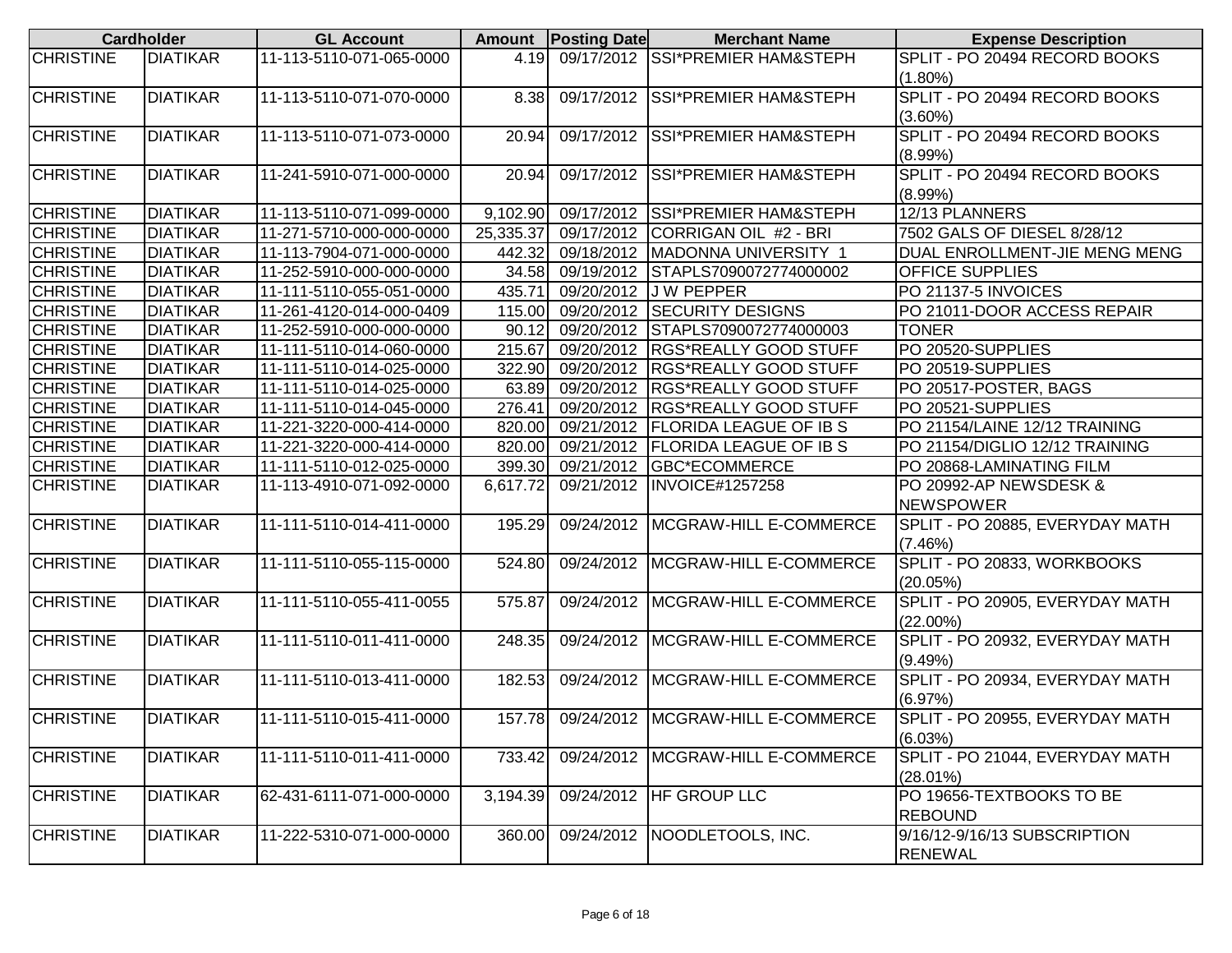|                  | <b>Cardholder</b> | <b>GL Account</b>        |           | Amount   Posting Date | <b>Merchant Name</b>                     | <b>Expense Description</b>          |
|------------------|-------------------|--------------------------|-----------|-----------------------|------------------------------------------|-------------------------------------|
| <b>CHRISTINE</b> | <b>DIATIKAR</b>   | 62-431-6770-001-000-0000 | 149.72    |                       | 09/24/2012 PAPA ROMANO'S WIXOM           | <b>ESB/CED LUNCHEON-RETIREMENT</b>  |
|                  |                   |                          |           |                       |                                          | <b>REFORM</b>                       |
| <b>CHRISTINE</b> | <b>DIATIKAR</b>   | 11-111-5110-012-025-0000 | 309.52    |                       | 09/24/2012 THE RIEGLE PRESS              | PO 20869-SUPPLIES                   |
| <b>CHRISTINE</b> | <b>DIATIKAR</b>   | 11-111-5110-013-025-0000 | 44.22     |                       | 09/24/2012 RGS*REALLY GOOD STUFF         | PO 21017-SUPPLIES                   |
| <b>CHRISTINE</b> | <b>DIATIKAR</b>   | 11-111-5110-011-025-0000 | 680.12    |                       | 09/24/2012 SSI*SCHOOL SPECIALTY          | SPLIT - PO 20513, 4 INVS/SUPPLIES   |
|                  |                   |                          |           |                       |                                          | (14.63%)                            |
| <b>CHRISTINE</b> | <b>DIATIKAR</b>   | 11-111-5110-011-025-0000 | 528.07    | 09/24/2012            | <b>SSI*SCHOOL SPECIALTY</b>              | SPLIT - PO 20515, 2 INVS/SUPPLIES   |
|                  |                   |                          |           |                       |                                          | (11.36%)                            |
| <b>CHRISTINE</b> | <b>DIATIKAR</b>   | 11-111-5110-011-025-0000 | 642.25    |                       | 09/24/2012 SSI*SCHOOL SPECIALTY          | SPLIT - PO 20512, SUPPLIES (13.81%) |
| <b>CHRISTINE</b> | <b>DIATIKAR</b>   | 11-111-5110-011-045-0000 | 232.00    |                       | 09/24/2012 SSI*SCHOOL SPECIALTY          | SPLIT - PO 20512, SUPPLIES (4.99%)  |
| <b>CHRISTINE</b> | <b>DIATIKAR</b>   | 11-111-5110-011-025-0000 | 140.00    |                       | 09/24/2012 SSI*SCHOOL SPECIALTY          | SPLIT - PO 20628, SUPPLIES (3.01%)  |
| <b>CHRISTINE</b> | <b>DIATIKAR</b>   | 11-111-5110-011-025-0000 | 964.97    | 09/24/2012            | <b>SSI*SCHOOL SPECIALTY</b>              | SPLIT - PO 20511, 4 INVS, SUPPLIES  |
|                  |                   |                          |           |                       |                                          | (20.75%)                            |
| <b>CHRISTINE</b> | <b>DIATIKAR</b>   | 11-111-5110-011-025-0000 | 930.68    |                       | 09/24/2012 SSI*SCHOOL SPECIALTY          | SPLIT - PO 20510, SUPPLIES (20.02%) |
| <b>CHRISTINE</b> | <b>DIATIKAR</b>   | 62-431-6275-011-000-0000 | 97.23     |                       | 09/24/2012 SSI*SCHOOL SPECIALTY          | SPLIT - PO 20510, SUPPLIES (2.09%)  |
| <b>CHRISTINE</b> | <b>DIATIKAR</b>   | 11-111-5110-011-025-0000 | 373.16    |                       | 09/24/2012 SSI*SCHOOL SPECIALTY          | SPLIT - PO 20506, 3 INVS, SUPPLIES  |
|                  |                   |                          |           |                       |                                          | (8.03%)                             |
| <b>CHRISTINE</b> | <b>DIATIKAR</b>   | 11-111-5110-055-025-0000 |           |                       | 61.04 09/24/2012 SSI*SCHOOL SPECIALTY    | SPLIT - PO 20786, SUPPLIES (1.31%)  |
| <b>CHRISTINE</b> | <b>DIATIKAR</b>   | 62-431-6217-055-000-0000 | 2,536.01  |                       | 09/25/2012 FOLLETT LIBRARY RES           | PO 20829, 2 INVOICES, BOOKS         |
| <b>CHRISTINE</b> | <b>DIATIKAR</b>   | 62-431-6176-071-000-0000 | 50.00     |                       | 09/26/2012   DUNCAN DISPOSAL SYSTEM      | 9/1/12 RECYCLING                    |
| <b>CHRISTINE</b> | <b>DIATIKAR</b>   | 41-459-6421-060-000-0412 | 4,704.00  |                       | 09/28/2012   MACPROFESSIONALS LLC        | PO 21059, LAMPS                     |
| <b>CHRISTINE</b> | <b>DIATIKAR</b>   | 11-293-5990-000-000-0000 | 1,703.52  |                       | 09/28/2012 SPORTS MEDICAL SUPPLY         | PO 20951, SUPPLIES                  |
| <b>CHRISTINE</b> | <b>DIATIKAR</b>   | 11-111-5110-014-025-0000 |           |                       | 22.44 10/01/2012 GBC*ECOMMERCE           | PO 21169, SUPPLIES                  |
| <b>CHRISTINE</b> | <b>DIATIKAR</b>   | 11-111-5110-013-010-0000 | 430.07    |                       | 10/01/2012   DBC*BLICK ART MATERIAL      | PO 21128, ART SUPPLIES              |
| <b>CHRISTINE</b> | <b>DIATIKAR</b>   | 62-431-6172-061-000-0000 | 13,519.80 | 10/01/2012            | <b>SERVICE SPORTS</b>                    | SPLIT - PO 21220/21209, CLOTHING &  |
|                  |                   |                          |           |                       |                                          | HATS (76.55%)                       |
| <b>CHRISTINE</b> | <b>DIATIKAR</b>   | 11-293-5998-000-000-0000 | 1,539.00  |                       | 10/01/2012 SERVICE SPORTS                | SPLIT - PO 21209, FOOTBALLS (8.71%) |
|                  |                   |                          |           |                       |                                          |                                     |
| <b>CHRISTINE</b> | <b>DIATIKAR</b>   | 62-431-6103-061-000-0000 |           |                       | 2,602.50 10/01/2012 SERVICE SPORTS       | SPLIT - PO 21028, PADS (14.74%)     |
| <b>CHRISTINE</b> | <b>DIATIKAR</b>   | 62-431-6177-061-000-0000 | 530.76    | 10/01/2012            | <b>TEAM SPORTS</b>                       | SPLIT - PO 21143/21265, UNIFORMS    |
|                  |                   |                          |           |                       |                                          | (2.52%)                             |
| <b>CHRISTINE</b> | <b>DIATIKAR</b>   | 11-293-5997-000-000-0000 | 15,046.48 | 10/01/2012            | <b>TEAM SPORTS</b>                       | SPLIT - PO 21265, FOOTBALL          |
|                  |                   |                          |           |                       |                                          | <b>UNIFORMS (71.55%)</b>            |
| <b>CHRISTINE</b> | <b>DIATIKAR</b>   | 62-431-6172-061-000-0000 | 4,125.00  | 10/01/2012            | <b>TEAM SPORTS</b>                       | SPLIT - PO 21265, FOOTBALL          |
|                  |                   |                          |           |                       |                                          | <b>UNIFORMS (19.62%)</b>            |
| <b>CHRISTINE</b> | <b>DIATIKAR</b>   | 62-431-6195-061-000-0000 |           |                       | 1,326.00  10/01/2012   TEAM SPORTS       | SPLIT - PO 21265, VBALL UNIFORMS    |
|                  |                   |                          |           |                       |                                          | $(6.31\%)$                          |
| <b>CHRISTINE</b> | <b>DIATIKAR</b>   | 11-111-5110-011-025-0000 | 82.59     |                       | 10/01/2012  RGS*REALLY GOOD STUFF        | PO 20995, JOURNALS                  |
| <b>CHRISTINE</b> | <b>DIATIKAR</b>   | 11-111-5110-011-010-0000 | 283.80    |                       | 10/02/2012 SSI*SCHOOL SPECIALTY          | PO 20507-SUPPLIES (13.11%)          |
| <b>CHRISTINE</b> | <b>DIATIKAR</b>   | 11-111-5110-011-025-0000 | 351.82    |                       | 10/02/2012 SSI*SCHOOL SPECIALTY          | PO 20507-SUPPLIES (16.25%)          |
| <b>CHRISTINE</b> | <b>DIATIKAR</b>   | 11-222-5310-011-000-0000 | 147.96    |                       | 10/02/2012 SSI*SCHOOL SPECIALTY          | PO 20507-SUPPLIES (6.83%)           |
| <b>CHRISTINE</b> | <b>DIATIKAR</b>   | 11-111-5110-055-025-0000 |           |                       | 250.96 10/02/2012 SSI*SCHOOL SPECIALTY   | PO 20786-SUPPLIES (11.59%)          |
| <b>CHRISTINE</b> | <b>DIATIKAR</b>   | 11-111-5110-015-025-0000 |           |                       | 1,130.84 10/02/2012 SSI*SCHOOL SPECIALTY | PO 20839-SUPPLIES (52.22%)          |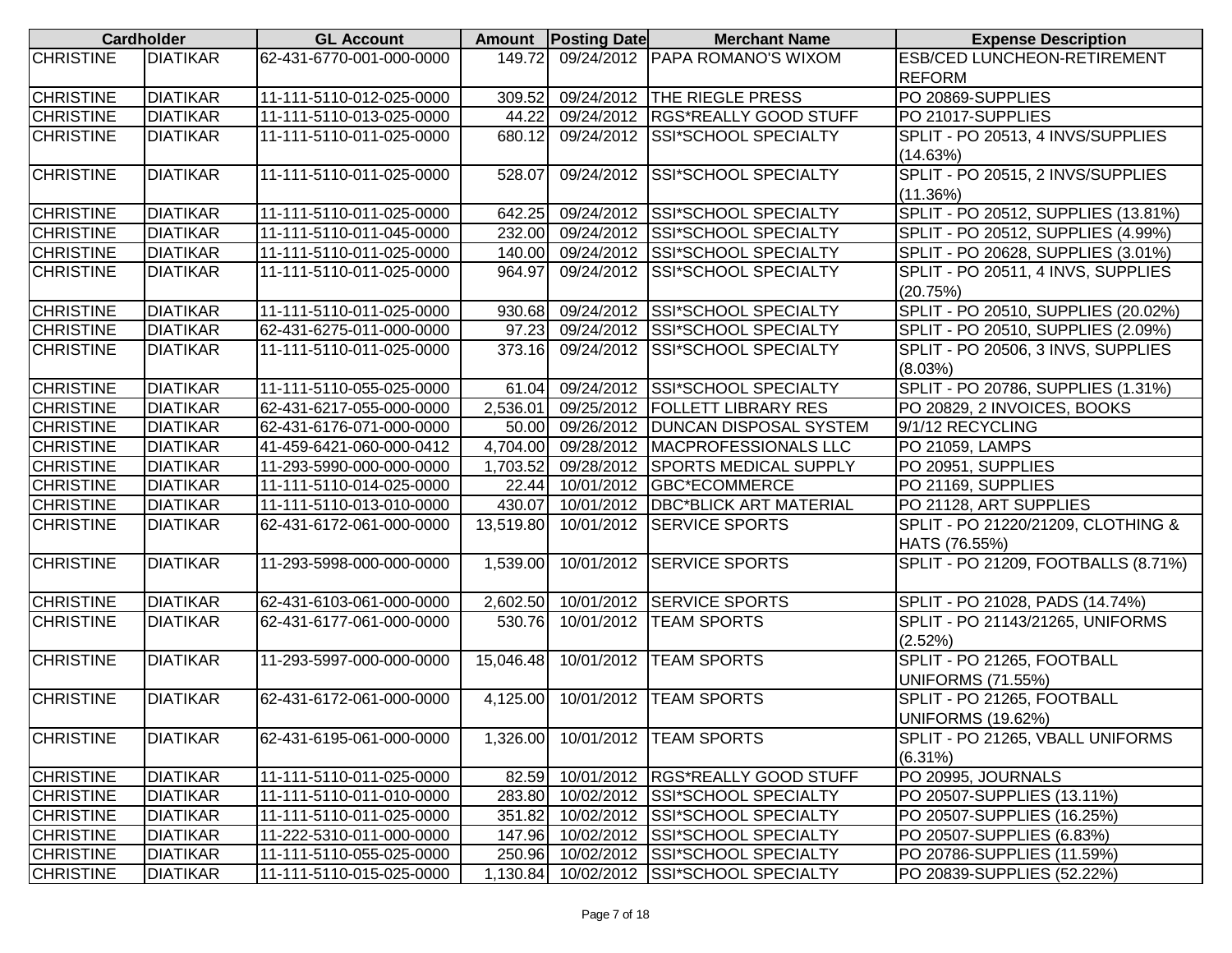|                  | <b>Cardholder</b>       | <b>GL Account</b>                   |            | Amount   Posting Date | <b>Merchant Name</b>                    | <b>Expense Description</b>            |
|------------------|-------------------------|-------------------------------------|------------|-----------------------|-----------------------------------------|---------------------------------------|
| <b>CHRISTINE</b> | <b>DIATIKAR</b>         | 62-431-6275-015-000-0000            | 459.97     |                       | 10/02/2012 SSI*CLASSROOM DIRECT         | PO 21012-CARPET                       |
| <b>CHRISTINE</b> | <b>DIATIKAR</b>         | 11-293-4910-000-000-0000            |            |                       | 3,054.55 10/04/2012 PLYMOUTH NOVI 155   | PO 20827, 8/12 TRAINER                |
| <b>CHRISTINE</b> | <b>DIATIKAR</b>         | 11-252-5910-000-000-0000            |            |                       | 10.29 10/04/2012 STAPLS7090072774000001 | <b>NAME PLATE</b>                     |
|                  | <b>DIATIKAR Total</b>   |                                     | 155,112.37 |                       |                                         |                                       |
| <b>KATY</b>      |                         | DINKELMANN 62-431-6131-071-000-0000 | 65.62      |                       | 09/21/2012 JOANN ETC #1933              | <b>FABRIC FOR DANCE 3 PROP</b>        |
| <b>KATY</b>      |                         | DINKELMANN 62-431-6129-071-000-0000 | 544.20     |                       | 10/04/2012 CUSTOMINK TSHIRTS            | SHIRTS FOR TEACHER/STUDENT            |
|                  |                         |                                     |            |                       |                                         | HOMECOMING DANCE                      |
|                  | <b>DINKELMANN Total</b> |                                     | 609.82     |                       |                                         |                                       |
| <b>MICHAEL</b>   | <b>DRAGOO</b>           | 11-261-4910-012-000-0000            | 197.40     |                       | 09/06/2012 NATIONAL TIME                | OH PANEL TROUBLE                      |
| <b>MICHAEL</b>   | <b>DRAGOO</b>           | 11-261-4910-015-000-0000            | 84.25      | 09/07/2012 BASS       |                                         | <b>SPLIT - DF CHILLER #2 (50.00%)</b> |
| <b>MICHAEL</b>   | <b>DRAGOO</b>           | 11-261-4910-013-000-0000            | 84.25      | 09/07/2012 BASS       |                                         | SPLIT - NW SCHEDULER (50.00%)         |
| <b>MICHAEL</b>   | <b>DRAGOO</b>           | 11-261-4910-071-000-0000            | 1,014.80   |                       | 09/07/2012 NATIONAL TIME                | HS PANEL TROUBLE                      |
| <b>MICHAEL</b>   | <b>DRAGOO</b>           | 11-261-5992-013-000-0000            | 2,020.66   |                       | 09/10/2012 BALTIMORE AIRCOIL CO         | NW SPRAY PUMP ASSEMBLY                |
| <b>MICHAEL</b>   | <b>DRAGOO</b>           | 11-261-5992-071-000-0000            | 520.80     |                       | 09/10/2012 REDFORD LOCK CO INC          | <b>HS PADLOCKS</b>                    |
| <b>MICHAEL</b>   | <b>DRAGOO</b>           | 11-261-4910-071-000-0000            | 793.75     |                       | 09/10/2012 REDFORD LOCK CO INC          | SPLIT - HS FIX LOCKS (62.50%)         |
| <b>MICHAEL</b>   | <b>DRAGOO</b>           | 11-261-4910-010-000-0000            | 317.50     |                       | 09/10/2012 REDFORD LOCK CO INC          | SPLIT - TRANS FIX LOCKS (25.00%)      |
| <b>MICHAEL</b>   | <b>DRAGOO</b>           | 11-261-4910-055-000-0000            | 158.75     |                       | 09/10/2012 REDFORD LOCK CO INC          | SPLIT - NM5 FIX LOCKS (12.50%)        |
| <b>MICHAEL</b>   | <b>DRAGOO</b>           | 11-261-4910-014-000-0000            | 240.00     |                       | 09/10/2012 REDFORD LOCK CO INC          | SPLIT - PV CORES MASTER KEYED         |
|                  |                         |                                     |            |                       |                                         | (16.67%)                              |
| <b>MICHAEL</b>   | <b>DRAGOO</b>           | 11-261-4910-013-000-0000            | 240.00     |                       | 09/10/2012 REDFORD LOCK CO INC          | SPLIT - NW CORES MASTER KEYED         |
|                  |                         |                                     |            |                       |                                         | (16.67%)                              |
| <b>MICHAEL</b>   | <b>DRAGOO</b>           | 11-261-4910-015-000-0000            | 240.00     |                       | 09/10/2012 REDFORD LOCK CO INC          | SPLIT - DF CORES MASTER KEYED         |
|                  |                         |                                     |            |                       |                                         | (16.67%)                              |
| <b>MICHAEL</b>   | <b>DRAGOO</b>           | 11-261-4910-065-000-0000            | 240.00     |                       | 09/10/2012 REDFORD LOCK CO INC          | SPLIT - MS CORES MASTER KEYED         |
|                  |                         |                                     |            |                       |                                         | (16.67%)                              |
| <b>MICHAEL</b>   | <b>DRAGOO</b>           | 11-261-4910-055-000-0000            | 240.00     |                       | 09/10/2012 REDFORD LOCK CO INC          | SPLIT - NM CORES MASTER KEYED         |
|                  |                         |                                     |            |                       |                                         | (16.67%)                              |
| <b>MICHAEL</b>   | <b>DRAGOO</b>           | 11-261-4910-011-000-0000            | 240.00     |                       | 09/10/2012 REDFORD LOCK CO INC          | SPLIT - VO CORES MASTER KEYED         |
|                  |                         |                                     |            |                       |                                         | (16.67%)                              |
| <b>MICHAEL</b>   | <b>DRAGOO</b>           | 11-261-4910-000-000-0000            | 9,675.00   |                       | 09/14/2012 ALL CITY ROOTER              | <b>DISTRICT WIDE CATCH BASINS</b>     |
| <b>MICHAEL</b>   | <b>DRAGOO</b>           | 11-261-4910-065-000-0000            | 1,200.00   |                       | 09/14/2012 ALL CITY ROOTER              | <b>MS LOADING DOCK GREASE</b>         |
|                  |                         |                                     |            |                       |                                         | <b>INTERCEPTOR</b>                    |
| <b>MICHAEL</b>   | <b>DRAGOO</b>           | 11-261-4910-065-000-0000            | 1,150.00   |                       | 09/14/2012 ALL CITY ROOTER              | <b>MS ACID PIT</b>                    |
| <b>MICHAEL</b>   | <b>DRAGOO</b>           | 11-261-3220-000-000-0000            | 235.00     |                       | 09/17/2012 MI INST FOR ED MGT           | <b>MTCE MEIM CONFERENCE</b>           |
| <b>MICHAEL</b>   | <b>DRAGOO</b>           | 11-261-5992-000-000-0000            |            |                       | 30.56 09/19/2012 WW GRAINGER            | <b>MTCE CONTROL INPUT</b>             |
| <b>MICHAEL</b>   | <b>DRAGOO</b>           | 11-261-5992-065-000-0000            | 287.40     |                       | 09/19/2012 CONSERVA ELECTRIC SUPP       | <b>MS EXTERIOR LIGHTS</b>             |
| <b>MICHAEL</b>   | <b>DRAGOO</b>           | 11-261-4910-071-000-0000            | 317.00     |                       | 09/20/2012 REDFORD LOCK CO INC          | HS RM 123, 124                        |
| <b>MICHAEL</b>   | <b>DRAGOO</b>           | 11-261-5992-014-000-0000            | 324.87     |                       | 09/20/2012 310 LIVONIA BUILDING         | PV CEILING TILES; REFUND OF SALES     |
|                  |                         |                                     |            |                       |                                         | <b>TAX COMING</b>                     |
| <b>MICHAEL</b>   | <b>DRAGOO</b>           | 11-261-4910-000-000-0000            | 71.50      |                       | 09/27/2012 REDFORD LOCK CO INC          | <b>MTCE KEYS CUT</b>                  |
| <b>MICHAEL</b>   | <b>DRAGOO</b>           | 11-261-5992-014-000-0000            | $-18.39$   |                       | 09/27/2012 310 LIVONIA BUILDING         | REFUND OF SALES TAX FROM 9/19/12      |
|                  |                         |                                     |            |                       |                                         |                                       |
|                  | <b>DRAGOO Total</b>     |                                     | 19,905.10  |                       |                                         |                                       |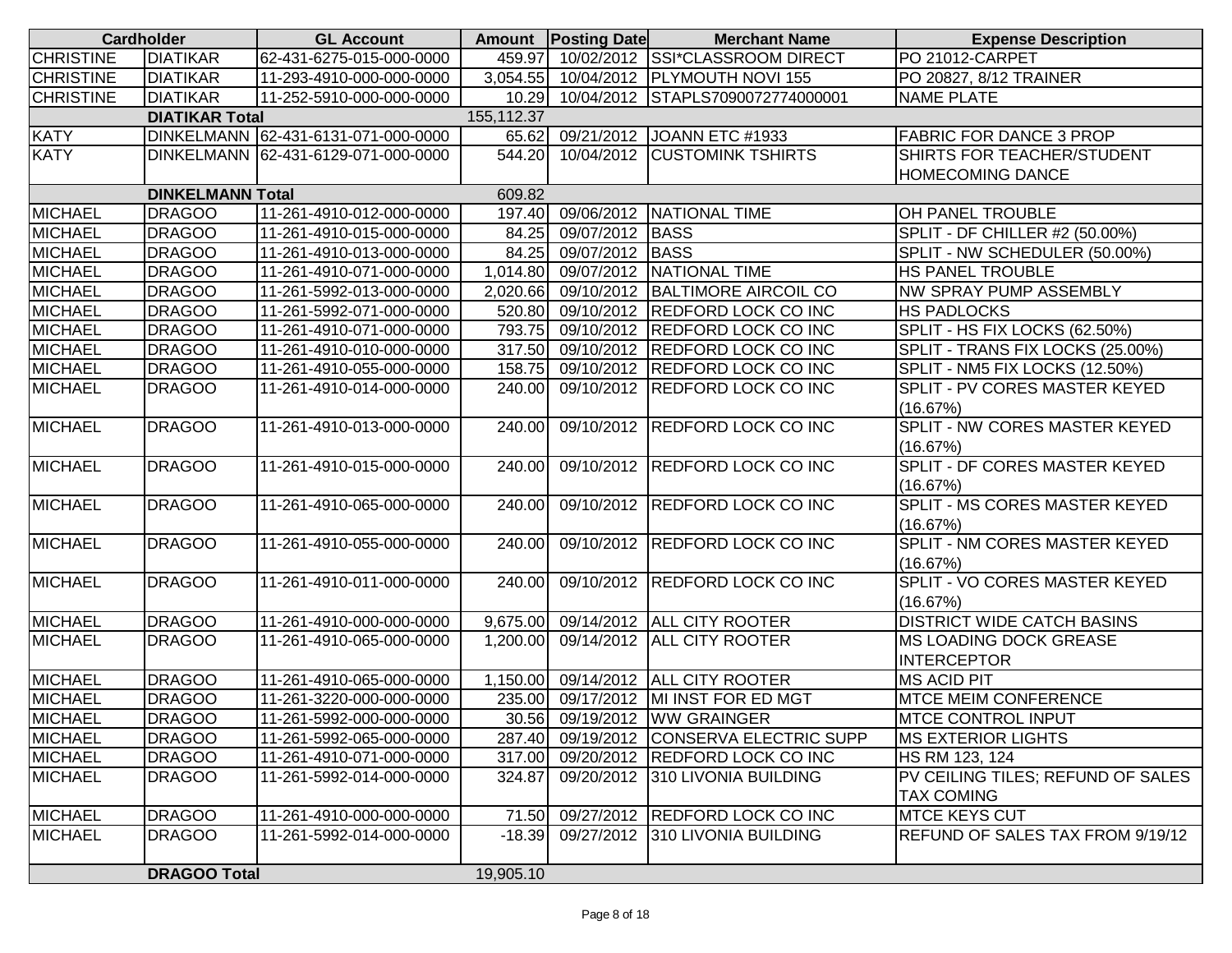|                  | <b>Cardholder</b>    | <b>GL Account</b>        |           | <b>Amount Posting Date</b> | <b>Merchant Name</b>                | <b>Expense Description</b>              |
|------------------|----------------------|--------------------------|-----------|----------------------------|-------------------------------------|-----------------------------------------|
| <b>CHRISTINE</b> | <b>EASON</b>         | 11-351-5110-000-953-0000 | 25.48     |                            | 09/07/2012 FIVE BELOW #558          | <b>SUPPLIES</b>                         |
| <b>CHRISTINE</b> | <b>EASON</b>         | 11-351-5110-000-953-0000 | 15.06     |                            | 09/13/2012   TEACHERS STORE LIVONIA | <b>SUPPLIES</b>                         |
| <b>CHRISTINE</b> | <b>EASON</b>         | 11-351-5110-000-953-0000 | 20.82     | 09/24/2012 TARGET          | 00014654                            | <b>SUPPLIES</b>                         |
| <b>CHRISTINE</b> | <b>EASON</b>         | 11-351-5110-000-953-0000 | 19.46     |                            | 09/26/2012   TEACHERS STORE LIVONIA | <b>SUPPLIES</b>                         |
|                  | <b>EASON Total</b>   |                          | 80.82     |                            |                                     |                                         |
| <b>MARIA</b>     | <b>FALLONE</b>       | 11-111-5110-014-025-0000 | 469.85    |                            | 09/06/2012 SSI*SCHOOL SPECIALTY     | <b>STUDENT FOLDERS</b>                  |
| <b>MARIA</b>     | <b>FALLONE</b>       | 11-111-5110-014-060-0000 | 410.85    | 09/07/2012                 | <b>CLI*NATIONAL GEO EXPLR</b>       | <b>EXPLORER MAGAZINE FOR 3RD</b>        |
|                  |                      |                          |           |                            |                                     | <b>GRADE TEAM</b>                       |
| <b>MARIA</b>     | <b>FALLONE</b>       | 11-111-5110-014-025-0000 | 99.00     |                            | 09/10/2012 GLOGSTER.COM             | STUDENT PRESENTATION PROGRAM            |
| <b>MARIA</b>     | <b>FALLONE</b>       | 11-111-5110-014-060-0000 | 41.49     |                            | 09/10/2012 ORIENTAL TRADING CO      | <b>SUMMER READING REWARDS</b>           |
| <b>MARIA</b>     | <b>FALLONE</b>       | 11-111-7410-014-000-0000 | 555.00    |                            | 09/12/2012 MI ELEMENTARY & MIDDLE   | <b>MEMSPA DUES JENIFER MICHOS</b>       |
| <b>MARIA</b>     | <b>FALLONE</b>       | 11-111-5110-014-025-0000 | 700.43    | 09/13/2012                 | <b>SSI*SCHOOL SPECIALTY</b>         | <b>CLASS ROOM FOLDERS</b>               |
| <b>MARIA</b>     | <b>FALLONE</b>       | 11-111-5110-014-060-0000 | 182.85    | 09/14/2012                 | <b>CURRIC ASSOC*BOOKS</b>           | <b>SECOND GRADE WRITERS</b>             |
|                  |                      |                          |           |                            |                                     | <b>HANDBOOKS</b>                        |
| <b>MARIA</b>     | <b>FALLONE</b>       | 11-111-5110-014-060-0000 | 218.90    | 09/17/2012 SSI*EPSCC       |                                     | <b>WORDS I USE WHEN I WRITE FIRST</b>   |
|                  |                      |                          |           |                            |                                     | <b>GRADE</b>                            |
| <b>MARIA</b>     | <b>FALLONE</b>       | 11-111-5110-014-060-0000 | 136.99    | 09/18/2012                 | BARNES&NOBLE*COM                    | <b>BOOKS</b>                            |
| <b>MARIA</b>     | <b>FALLONE</b>       | 11-111-5110-014-060-0000 | 304.38    | 09/18/2012                 | BARNES&NOBLE*COM                    | <b>BOOKS</b>                            |
| <b>MARIA</b>     | <b>FALLONE</b>       | 11-111-5110-014-025-0000 | $-57.80$  | 09/18/2012                 | <b>SSI*SCHOOL SPECIALTY</b>         | <b>CREDIT FOR RETURN OF FOLDERS</b>     |
| <b>MARIA</b>     | <b>FALLONE</b>       | 11-111-5110-014-025-0000 | $-229.40$ | 09/18/2012                 | <b>SSI*SCHOOL SPECIALTY</b>         | <b>CREDIT FROM SCHOOL SPECIALTY</b>     |
|                  |                      |                          |           |                            |                                     | FOR RETURN OF FOLDERS                   |
| <b>MARIA</b>     | <b>FALLONE</b>       | 62-431-6275-014-000-0000 | 371.41    | 09/24/2012                 | <b>SSI*SCHOOL SPECIALTY</b>         | <b>RUG FOR NEW KINDERGARTEN</b>         |
|                  |                      |                          |           |                            |                                     | <b>CLASSROOM</b>                        |
| <b>MARIA</b>     | <b>FALLONE</b>       | 62-431-6275-014-000-0000 | 25.00     |                            | 09/24/2012   DUNCAN DISPOSAL SYSTEM | <b>RECYCLING</b>                        |
| <b>MARIA</b>     | <b>FALLONE</b>       | 62-431-6275-014-000-0000 | $-7.75$   | 09/25/2012                 | BARNES&NOBLE*COM                    | TAX REIMBURSEMENT FOR BOOK              |
|                  |                      |                          |           |                            |                                     | <b>ORDER</b>                            |
| <b>MARIA</b>     | <b>FALLONE</b>       | 62-431-6275-014-000-0000 | $-17.23$  | 09/25/2012                 | BARNES&NOBLE*COM                    | TAX REIMBURSED FROM BOOK ORDER          |
|                  |                      |                          |           |                            |                                     |                                         |
| <b>MARIA</b>     | <b>FALLONE</b>       | 11-111-5110-014-025-0000 | 14.94     |                            | 09/27/2012 KROGER #632              | <b>BAGGIES FOR ICE FOR INJURIES</b>     |
| <b>MARIA</b>     | <b>FALLONE</b>       | 11-111-5110-014-025-0000 | $-22.45$  | 09/27/2012                 | <b>SSI*SCHOOL SPECIALTY</b>         | <b>CREDIT FOR FOLDERS THAT WERE</b>     |
|                  |                      |                          |           |                            |                                     | <b>RETURNED</b>                         |
| <b>MARIA</b>     | <b>FALLONE</b>       | 11-111-5110-014-060-0000 | 278.47    | 10/01/2012                 | BARNES&NOBLE*COM                    | <b>BOOKS</b>                            |
| <b>MARIA</b>     | <b>FALLONE</b>       | 11-111-5110-014-060-0000 | 137.63    |                            | 10/01/2012 BARNES&NOBLE*COM         | <b>BOOKS</b>                            |
| <b>MARIA</b>     | <b>FALLONE</b>       | 11-111-5110-014-025-0000 | 79.20     |                            | 10/01/2012 SSI*SCHOOL SPECIALTY     | <b>CLASSROOM SUPPLIES</b>               |
| <b>MARIA</b>     | <b>FALLONE</b>       | 62-431-6275-014-000-0000 | 199.00    |                            | 10/02/2012   PAYPAL * BAEDERCONSU   | <b>ONLINE WORKSHOP MICHELLE</b>         |
|                  |                      |                          |           |                            |                                     | <b>VANSTON</b>                          |
|                  | <b>FALLONE Total</b> |                          | 3,890.76  |                            |                                     |                                         |
| <b>JAMES</b>     | <b>FULAR</b>         | 11-261-5992-011-000-0000 | 130.00    | 09/17/2012                 | ANGELO'S WHOLESALE                  | <b>GRNDS MULCH FOR VO BANK ON</b>       |
|                  |                      |                          |           |                            |                                     | PLAYGROUND                              |
| <b>JAMES</b>     | <b>FULAR</b>         | 11-261-5993-000-000-0000 | 574.29    | 09/19/2012                 | JOHN DEERE LANDSCAPES0              | <b>GRNDS SPRINKLERS, MARKING PAINT,</b> |
|                  |                      |                          |           |                            |                                     | <b>BAIT, SUPPLIES</b>                   |
| <b>JAMES</b>     | <b>FULAR</b>         | 11-261-5993-000-000-0000 | 18.04     |                            | 09/19/2012   MARK'S OUTDOOR POWER E | <b>GRNDS Z-MOWER PARTS</b>              |
| <b>JAMES</b>     | <b>FULAR</b>         | 11-261-5993-000-000-0000 | 13.67     |                            | 09/19/2012 BADER AND SONS CO        | <b>GRNDS GATOR PARTS</b>                |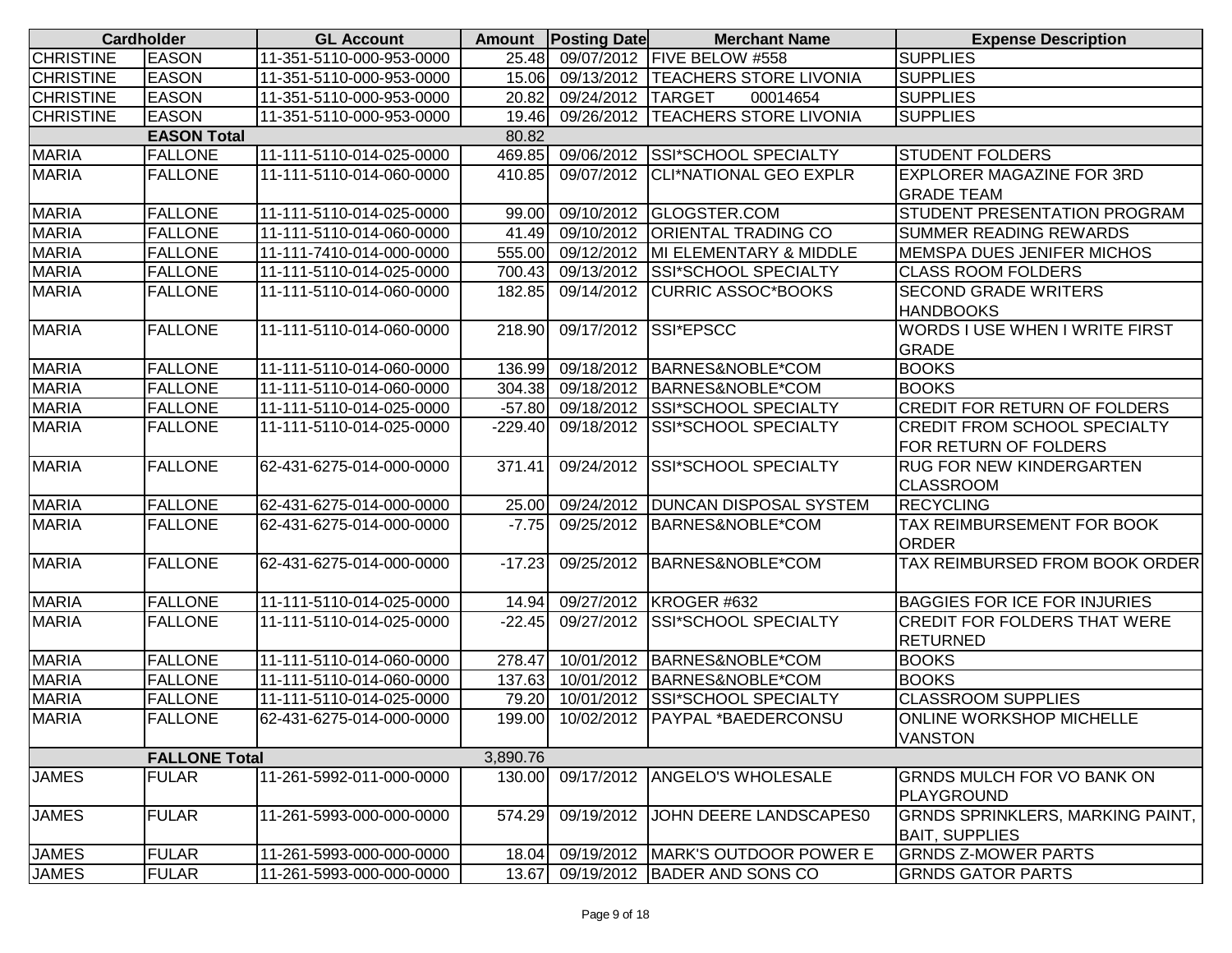|                               | <b>Cardholder</b>      | <b>GL Account</b>                    |           | Amount   Posting Date | <b>Merchant Name</b>              | <b>Expense Description</b>                                                      |  |  |
|-------------------------------|------------------------|--------------------------------------|-----------|-----------------------|-----------------------------------|---------------------------------------------------------------------------------|--|--|
|                               | <b>FULAR Total</b>     |                                      | 736.00    |                       |                                   |                                                                                 |  |  |
| <b>SETH</b>                   | <b>FURLOW</b>          | 11-113-5110-071-065-0000             | 94.51     | 09/05/2012            | <b>FLINN SCIENTIFIC, I</b>        | <b>CHEMISTRY LAB GENERAL SUPPLIES</b>                                           |  |  |
| <b>SETH</b>                   | <b>FURLOW</b>          | 11-113-5110-071-414-0000             | 8.00      | 09/06/2012            | <b>TLF THE FLOWER ALLEY</b>       | <b>FRESH FLOWERS FOR IB BIOLOGY</b><br><b>MONOCOT VS DICOT LAB</b>              |  |  |
| <b>SETH</b>                   | <b>FURLOW</b>          | 11-113-5110-071-414-0000             | 12.97     | 09/12/2012            | <b>HOLIDAY MARKET</b>             | <b>FRESH FLOWERS FOR IB BIOLOGY</b><br>MONOCOT VS DICOT LAB                     |  |  |
| <b>SETH</b>                   | <b>FURLOW</b>          | 11-113-5110-071-065-0000             | 14.84     | 09/21/2012            | <b>OFFICE MAX</b>                 | <b>CLASSROOM SUPPLIES--TAX ALREADY</b><br><b>REIMBURSED BY ME VIA</b>           |  |  |
| <b>SETH</b>                   | <b>FURLOW</b>          | 11-113-5110-071-414-0000             | 146.75    | 09/24/2012            | <b>WP-BIOZONE INTERNA</b>         | STUDENT WORKBOOKS FOR YEAR 2<br><b>IB BIOLOGY</b>                               |  |  |
| <b>SETH</b>                   | <b>FURLOW</b>          | 11-113-5110-071-414-0000             | 17.98     | 10/01/2012            | <b>HOLIDAY MARKET</b>             | POTTED FLOWERS FOR IB BIOLOGY<br><b>TRANSPIRATION LAB</b>                       |  |  |
|                               | <b>FURLOW Total</b>    |                                      | 295.05    |                       |                                   |                                                                                 |  |  |
| <b>CHRISTINE</b>              | <b>HARRIS</b>          | 62-431-6355-031-000-0000             | 12.34     | 09/21/2012 TARGET     | 00008722                          | <b>CLASSROOM SUPPLIES</b>                                                       |  |  |
|                               | <b>HARRIS Total</b>    |                                      | 12.34     |                       |                                   |                                                                                 |  |  |
| <b>DEBORAH</b>                | <b>HAYNES</b>          | 11-351-5110-000-953-0000             | 111.41    | 09/10/2012            | <b>S&amp;S WORLDWIDE</b>          | <b>CLASS ROOM SUPPLIES</b>                                                      |  |  |
| <b>DEBORAH</b>                | <b>HAYNES</b>          | 11-351-5110-000-953-0000             | 95.97     | 10/01/2012            | <b>TARGET</b><br>00014654         | <b>TEACHING SUPPLIES</b>                                                        |  |  |
| 207.38<br><b>HAYNES Total</b> |                        |                                      |           |                       |                                   |                                                                                 |  |  |
| <b>BETH</b>                   |                        | HENDERSON   11-252-5910-000-000-0000 | 44.90     | 09/20/2012            | STAPLS7090139966000001            | OFFICE SUPPLIES-FOLDERS, CLIPS                                                  |  |  |
| <b>BETH</b>                   |                        | HENDERSON 11-252-5910-000-000-0000   | 96.30     |                       | 09/20/2012 STAPLS7090138607000001 | <b>OFFICE SUPPLIES-LABELS</b>                                                   |  |  |
|                               | <b>HENDERSON Total</b> |                                      | 141.20    |                       |                                   |                                                                                 |  |  |
| <b>SHEILA</b>                 | <b>HOLLY</b>           | 11-371-4910-000-276-7662             | 615.00    | 09/05/2012            | COLLEGEBOARD*PRODUCTS             | CATHOLIC CENTRAL REGISTRATIONS,<br>TITLE IIA, KEVIN GRI                         |  |  |
| <b>SHEILA</b>                 | <b>HOLLY</b>           | 11-113-4910-071-451-0000             | $-275.00$ | 09/05/2012            | <b>MICHIGAN VIRTUAL U</b>         | CREDIT FOR DROP, ELIAS GHAZAL;                                                  |  |  |
| <b>SHEILA</b>                 | <b>HOLLY</b>           | 11-113-4910-071-451-0000             | 1,950.00  | 09/05/2012            | <b>MICHIGAN VIRTUAL U</b>         | <b>REGISTER SARAH CAMPBELL, KELLY</b><br>LEWIS, KRITHIKA SWAMI                  |  |  |
| <b>SHEILA</b>                 | <b>HOLLY</b>           | 11-371-4910-000-276-7662             | 410.00    | 09/05/2012            | COLLEGEBOARD*PRODUCTS             | CATHOLIC CENTRAL REGISTRATIONS,<br>TITLE IIA, MICHELE V                         |  |  |
| <b>SHEILA</b>                 | <b>HOLLY</b>           | 11-371-4910-000-276-7662             | 615.00    | 09/05/2012            | COLLEGEBOARD*PRODUCTS             | CATHOLIC CENTRAL REGISTRATION,<br>TITLE IIA, CARL WEISS                         |  |  |
| <b>SHEILA</b>                 | <b>HOLLY</b>           | 11-113-4910-071-451-0000             | 1,575.00  | 09/06/2012            | <b>MICHIGAN VIRTUAL U</b>         | <b>REGISTER JIA HUANG, BRYCE</b><br>LAYTON, BHAVANA TETALI, VI                  |  |  |
| <b>SHEILA</b>                 | <b>HOLLY</b>           | 11-221-7910-000-411-0000             | 500.00    | 09/07/2012            | PAYPAL *MARSHALLMEM               | <b>RENEW MARSHALL MEMO</b><br><b>SUBSCRIPTION FOR 30 STAFF</b><br><b>MEMBER</b> |  |  |
| <b>SHEILA</b>                 | <b>HOLLY</b>           | 11-113-4910-071-451-0000             | 1,950.00  | 09/07/2012            | <b>MICHIGAN VIRTUAL U</b>         | REGISTER TAYLOR CALLAHAN,<br>CARRIE SUBJECT, LENA BURGE                         |  |  |
| <b>SHEILA</b>                 | <b>HOLLY</b>           | 11-371-4910-000-276-7662             | 215.00    | 09/11/2012            | <b>BUREAU OF EDU &amp; RESEAR</b> | <b>TITLE IIA, CATHOLIC CENTRAL</b><br><b>REGISTRATION FOR GAIL LE</b>           |  |  |
| <b>SHEILA</b>                 | <b>HOLLY</b>           | 11-221-3220-000-000-6012             | 29.63     | 09/12/2012            | <b>BURDICK'S RESTAURANT</b>       | MPAAA CONFERENCE; MEALS FOR<br>JANET GRUBER AND SHEILA                          |  |  |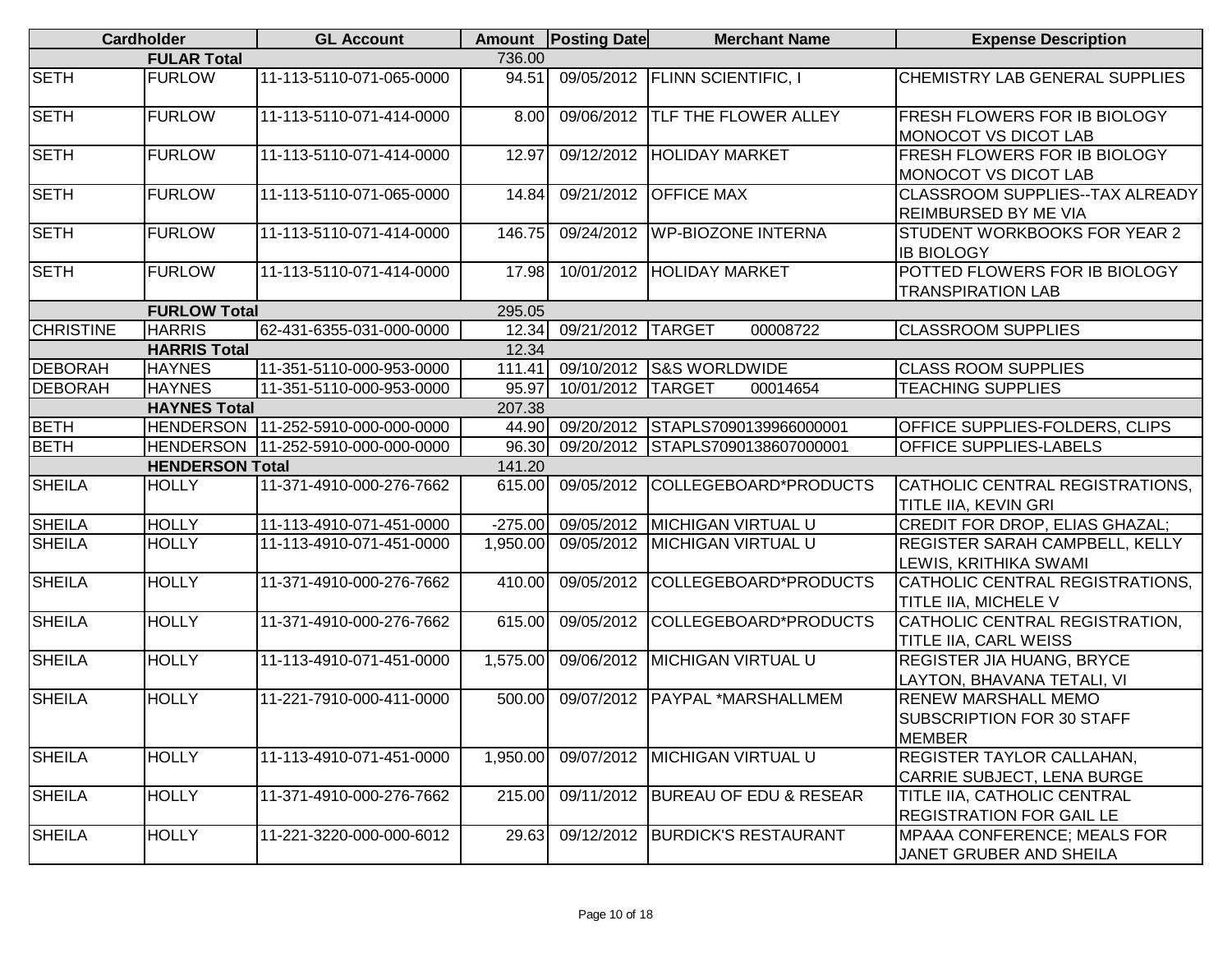|               | <b>Cardholder</b> | <b>GL Account</b>        |          | <b>Amount</b> Posting Date | <b>Merchant Name</b>                | <b>Expense Description</b>          |
|---------------|-------------------|--------------------------|----------|----------------------------|-------------------------------------|-------------------------------------|
| <b>SHEILA</b> | <b>HOLLY</b>      | 11-371-4910-000-276-7662 | 125.00   |                            | 09/13/2012 PAYPAL *MICHIGANTRA      | TITLE IIA, CATHOLIC CENTRAL         |
|               |                   |                          |          |                            |                                     | <b>REGISTRATION FOR RENEE Z</b>     |
| <b>SHEILA</b> | <b>HOLLY</b>      | 11-371-4910-000-276-7662 | 40.00    |                            | 09/13/2012   PAYPAL *MICHIGANTRA    | TITLE IIA, CATHOLIC CENTRAL FEES    |
|               |                   |                          |          |                            |                                     | FOR RENEE ZWICK                     |
| <b>SHEILA</b> | <b>HOLLY</b>      | 11-221-3220-000-411-0000 | 133.20   |                            | 09/13/2012 RADISSON HOTELS          | MPAAA CONFERENCE LODGING FOR        |
|               |                   |                          |          |                            |                                     | SHEILA HOLLY; 9.10-11.1             |
| <b>SHEILA</b> | <b>HOLLY</b>      | 11-221-3220-000-411-0000 | 146.20   | 09/13/2012                 | <b>RADISSON HOTELS</b>              | <b>MPAAA CONFERENCE LODGING FOR</b> |
|               |                   |                          |          |                            |                                     | JANET GRUBER; 9.10-11-1             |
| <b>SHEILA</b> | <b>HOLLY</b>      | 11-221-7410-000-411-0000 | 365.00   | 09/14/2012 MIEM            |                                     | MIEM MEMBERSHIP FEES FOR STEVE      |
|               |                   |                          |          |                            |                                     | MATTHEWS, RJ WEBBER,                |
| <b>SHEILA</b> | <b>HOLLY</b>      | 11-221-7910-000-411-0000 | 149.00   |                            | 09/14/2012 ZOOMERANG                | <b>ZOOMERANG RENEWAL</b>            |
| <b>SHEILA</b> | <b>HOLLY</b>      | 11-221-3220-000-414-0000 | 820.00   |                            | 09/17/2012   FLORIDA LEAGUE OF IB S | FLORIDA LEAGUE OF INTERNATIONAL     |
|               |                   |                          |          |                            |                                     | <b>BACCALAUREATE SCHOOL</b>         |
|               |                   |                          |          |                            |                                     |                                     |
| <b>SHEILA</b> | <b>HOLLY</b>      | 11-371-4910-000-276-7662 | 150.00   |                            | 09/20/2012   PAYPAL *MICHIGANTRA    | TITLE IIA, CATHOLIC CENTRAL,        |
|               |                   |                          |          |                            |                                     | <b>MICHIGAN INTERPRETERS N</b>      |
| <b>SHEILA</b> | <b>HOLLY</b>      | 11-221-3220-000-000-7662 | 75.00    | 09/21/2012                 | MI INST FOR ED MGT                  | MIEM, MARKETING YOUR SCHOOL,        |
|               |                   |                          |          |                            |                                     | <b>REGISTRATION FOR SHEILA</b>      |
| <b>SHEILA</b> | <b>HOLLY</b>      | 11-371-4910-000-276-7662 | 142.00   | 09/24/2012                 | <b>MICHIGAN WORLD LANGUAG</b>       | TITLE IIA, CATHOLIC CENTRAL,        |
|               |                   |                          |          |                            |                                     | MICHIGAN WORLD LANGUAGE             |
| <b>SHEILA</b> | <b>HOLLY</b>      | 11-371-4910-000-276-7662 | 205.00   | 09/26/2012                 | COLLEGEBOARD*PRODUCTS               | TITLE IIA, CATHOLIC CENTRAL; AP     |
|               |                   |                          |          |                            |                                     | <b>STATISTICS WORKSHOP</b>          |
| <b>SHEILA</b> | <b>HOLLY</b>      | 11-221-5610-000-411-0000 | 25.42    | 09/26/2012                 | CARIBOU COFFEE CO # 51              | MORNING MEETING FOR 15 PEOPLE,      |
|               |                   |                          |          |                            |                                     | <b>RJ WEBBER</b>                    |
| <b>SHEILA</b> | <b>HOLLY</b>      | 11-221-3220-000-411-0000 | 140.00   | 09/28/2012                 | <b>OAKLAND SCHOOLS-RC INT</b>       | JOB EMBEDDED PROFESSIONAL           |
|               |                   |                          |          |                            |                                     | LEARNING NETWORK (3 DAY EV          |
| <b>SHEILA</b> | <b>HOLLY</b>      | 11-221-3220-000-000-6843 | 1,380.00 |                            | 10/02/2012 ACTEVA EVENT PAYMENT     | TITLE III, MITESOL CONFERENCE:      |
|               |                   |                          |          |                            |                                     | <b>SERVING FOR A BETTER</b>         |
| <b>SHEILA</b> | <b>HOLLY</b>      | 11-221-3220-000-411-0000 | 145.00   |                            | 10/03/2012 MI INST FOR ED MGT       | <b>MANAGING EMERGENCIES</b>         |
|               |                   |                          |          |                            |                                     | CONFERENCE; CHARLES LACLEAR; 10     |
|               |                   |                          |          |                            |                                     |                                     |
| <b>SHEILA</b> | <b>HOLLY</b>      | 11-221-3220-000-411-0000 | 145.00   |                            | 10/03/2012 MI INST FOR ED MGT       | <b>MANAGING EMERGENCIES</b>         |
|               |                   |                          |          |                            |                                     | CONFERENCE; MIKE DRAGOO; 10/02/     |
| <b>SHEILA</b> | <b>HOLLY</b>      | 11-221-3220-000-411-0000 | 145.00   |                            | 10/03/2012 MI INST FOR ED MGT       | <b>MANAGING EMERGENCIES</b>         |
|               |                   |                          |          |                            |                                     | CONFERENCE; SHEILA HOLLY; 10/02     |
| <b>SHEILA</b> | <b>HOLLY</b>      | 11-221-5990-000-411-0000 | 443.80   |                            | 10/03/2012  LINGUISYSTEMS           | <b>PHONOLOGICAL AWARENESS TEST</b>  |
|               |                   |                          |          |                            |                                     | KITS AND FORMS FOR THE L            |
| <b>SHEILA</b> | <b>HOLLY</b>      | 11-112-5110-065-411-0000 | 160.37   |                            | 10/03/2012 STAPLS7090625462000001   | UTILITY TROLLEY CART FOR THE        |
|               |                   |                          |          |                            |                                     | <b>INSTRUCTIONAL COACHES</b>        |
| <b>SHEILA</b> | <b>HOLLY</b>      | 11-221-3220-000-411-0000 | 170.00   |                            | 10/04/2012 MI INST FOR ED MGT       | 26TH ANNUAL SAPC CONFERENCE;        |
|               |                   |                          |          |                            |                                     | 10.3.12                             |
| <b>SHEILA</b> | <b>HOLLY</b>      | 11-221-5990-000-411-0000 | 354.92   |                            | 10/04/2012 STAPLS7090005911000001   | <b>OFFICE SUPPLIES</b>              |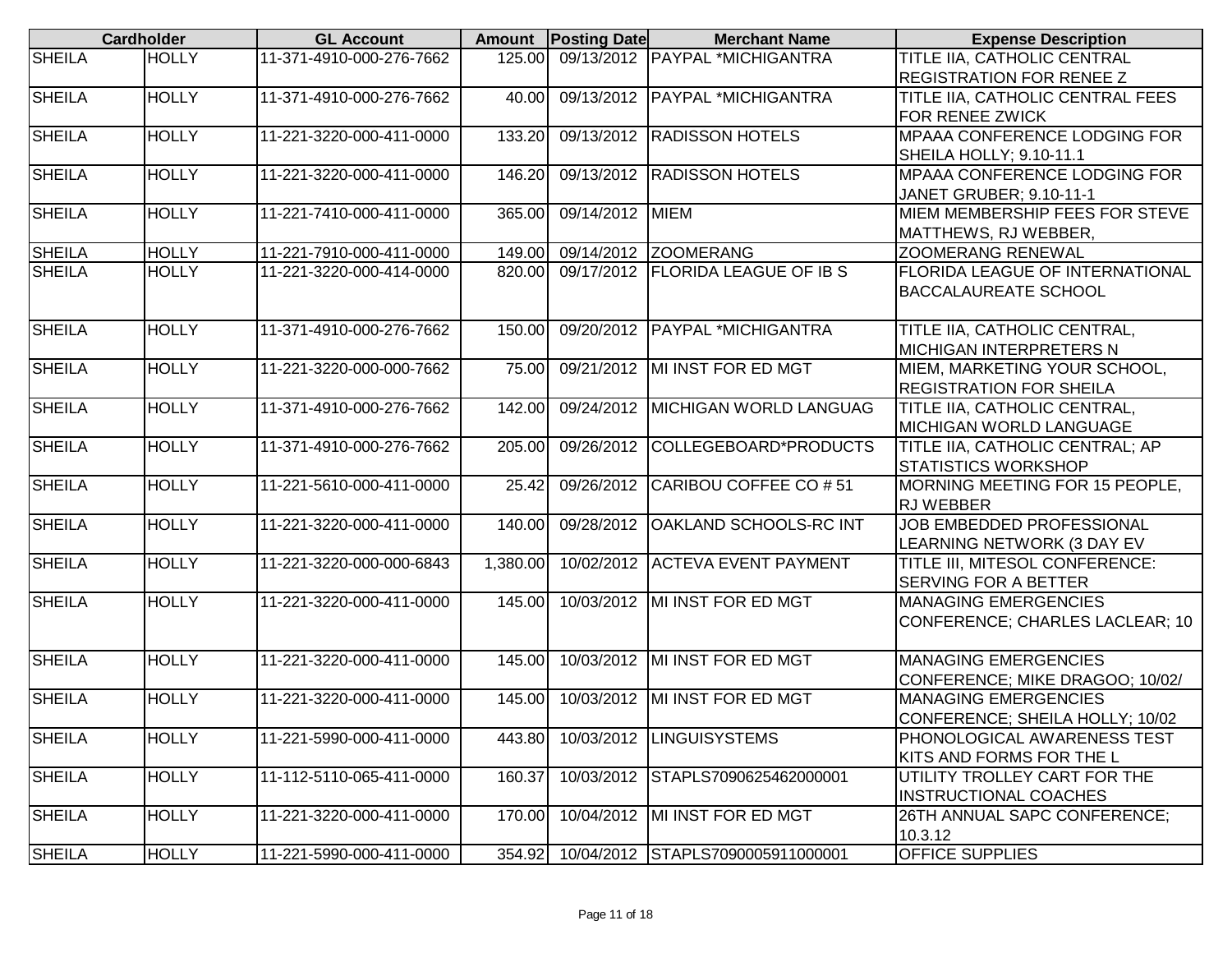|                            | <b>Cardholder</b>                       | <b>GL Account</b>                                    |           | <b>Amount</b> Posting Date | <b>Merchant Name</b>                                         | <b>Expense Description</b>                         |
|----------------------------|-----------------------------------------|------------------------------------------------------|-----------|----------------------------|--------------------------------------------------------------|----------------------------------------------------|
| <b>SHEILA</b>              | <b>HOLLY</b>                            | 11-221-3220-000-411-0000                             | 50.00     | 10/04/2012 123SIGNUP       |                                                              | <b>REGISTRATION FOR CIVIL RIGHTS</b>               |
|                            |                                         |                                                      |           |                            |                                                              | COLLECTION WORKSHOP; O                             |
| <b>SHEILA</b>              | <b>HOLLY</b>                            | 11-221-3220-000-411-0000                             | 50.00     | 10/04/2012                 | 123SIGNUP                                                    | <b>REGISTRATION FOR CIVIL RIGHTS</b>               |
|                            |                                         |                                                      |           |                            |                                                              | DATA COLLECTION WORKSH                             |
|                            | <b>HOLLY Total</b>                      |                                                      | 13,144.54 |                            |                                                              |                                                    |
| <b>DIANE</b>               | <b>HOSKINS</b>                          | 62-431-6301-033-000-0000                             | 81.93     |                            | 10/04/2012   PANERA BREAD #667                               | <b>ADULT ED BAGELS FOR ESL</b>                     |
|                            |                                         |                                                      |           |                            |                                                              | <b>PROGRAM COUNT DAY</b>                           |
|                            | <b>HOSKINS Total</b>                    |                                                      | 81.93     |                            |                                                              |                                                    |
| <b>ANDREA</b>              | <b>JACOBS</b>                           | 62-431-6256-065-000-0000                             | 91.91     |                            | 09/20/2012 BUSCH'S INC                                       | <b>SUPPLIES</b>                                    |
| <b>ANDREA</b>              | <b>JACOBS</b>                           | 62-431-6256-065-000-0000                             | 28.21     |                            | 09/21/2012 MEIJER INC #109<br>Q <sub>01</sub>                | <b>SUPPLIES</b>                                    |
|                            | <b>JACOBS Total</b>                     |                                                      | 120.12    |                            |                                                              |                                                    |
| <b>CHRISTINE</b>           | <b>JARRELL</b>                          | 11-311-5910-000-000-0000                             | 22.58     | 09/25/2012 STAPLES         | 00115659                                                     | <b>COPY PAPER</b>                                  |
|                            | <b>JARRELL Total</b>                    |                                                      | 22.58     |                            |                                                              |                                                    |
| <b>GREG</b>                | <b>JOHNSON</b>                          | 11-261-4910-000-000-0000                             | 792.86    | 09/06/2012                 | MARK'S OUTDOOR POWER E                                       | <b>GRNDS REPAIRS TO TORO Z255, Z</b><br>MASTER 257 |
| <b>GREG</b>                | <b>JOHNSON</b>                          | 11-261-5993-000-000-0000                             | 1,195.69  |                            | 09/17/2012 RESIDEX, LLC                                      | <b>GRNDS DISTRICT WEED SPRAYING</b>                |
| GREG                       | <b>JOHNSON</b>                          | 11-261-5993-000-000-0000                             | 62.40     |                            | 09/17/2012 THE HOME DEPOT 2737                               | <b>GRNDS GEAR FOR SUMMER HELP</b>                  |
| <b>GREG</b>                | <b>JOHNSON</b>                          | 11-261-5993-071-000-0000                             | 104.00    |                            | 09/24/2012 ANGELO'S WHOLESALE                                | HS MULCH FOR TREES                                 |
| <b>GREG</b>                | <b>JOHNSON</b>                          | 11-261-5993-000-000-0000                             | 99.58     |                            | 09/24/2012   MARK'S OUTDOOR POWER E                          | <b>GRNDS Z MOWER REPAIRS &amp; PARTS</b>           |
| <b>GREG</b>                | <b>JOHNSON</b>                          | 11-261-5993-000-000-0000                             | 230.75    |                            | 09/26/2012 GEMPLER*1019088757                                | <b>GRNDS DECOYS</b>                                |
| <b>GREG</b>                | <b>JOHNSON</b>                          | 11-261-5993-000-000-0000                             | 160.72    |                            | 10/03/2012 WW GRAINGER                                       | <b>GRNDS SUPPLIES</b>                              |
| <b>GREG</b>                | <b>JOHNSON</b>                          | 11-261-5993-000-000-0000                             | 176.63    |                            | 10/03/2012   WW GRAINGER                                     | <b>GRNDS CONTAINER</b>                             |
|                            |                                         |                                                      | 2,822.63  |                            |                                                              |                                                    |
| <b>JOHN</b>                | <b>JOHNSON Total</b><br><b>JUOPPERI</b> | 11-261-5992-000-000-0000                             | 22.72     |                            | 09/06/2012   THE HOME DEPOT 2737                             | <b>DISTRICT KNOX BOXES</b>                         |
| <b>JOHN</b>                | <b>JUOPPERI</b>                         | 11-261-5992-001-000-0000                             | 96.40     | 09/10/2012                 | <b>REDFORD LOCK CO INC</b>                                   | <b>ESB &amp; STOCK</b>                             |
| <b>JOHN</b>                | <b>JUOPPERI</b>                         | 11-261-5992-071-000-0000                             | 11.92     | 09/10/2012                 | THE HOME DEPOT 2737                                          | HS RM 101 SCREEN BRACKETS                          |
|                            |                                         |                                                      | 60.00     |                            |                                                              |                                                    |
| <b>JOHN</b><br><b>JOHN</b> | <b>JUOPPERI</b><br><b>JUOPPERI</b>      | 11-261-5992-071-000-0000                             | 598.50    | 09/17/2012                 | 09/14/2012 REDFORD LOCK CO INC<br><b>REDFORD LOCK CO INC</b> | <b>HS OFFICE</b>                                   |
| <b>JOHN</b>                | <b>JUOPPERI</b>                         | 11-261-5992-071-000-0000<br>11-261-5992-014-000-0000 | 32.65     | 09/20/2012                 | THE HOME DEPOT 2737                                          | <b>HS RM 256</b><br><b>PV ROOF</b>                 |
| <b>JOHN</b>                |                                         |                                                      |           | 09/28/2012                 | PITTSBURGH PAINTS 9455                                       | <b>SPLIT - HS ATHLETIC STAIRWELLS</b>              |
|                            | <b>JUOPPERI</b>                         | 11-261-5992-071-000-0000                             | 168.08    |                            |                                                              | (51.58%)                                           |
| <b>JOHN</b>                | <b>JUOPPERI</b>                         | 11-261-5992-055-000-0000                             | 157.79    | 09/28/2012                 | <b>PITTSBURGH PAINTS 9455</b>                                | SPLIT - NM6 (48.42%)                               |
| <b>JOHN</b>                | <b>JUOPPERI</b>                         | 11-261-5992-071-000-0000                             | 133.73    |                            | 10/01/2012 THE HOME DEPOT 2737                               | <b>HS TRASH CANS</b>                               |
|                            | <b>JUOPPERI Total</b>                   |                                                      | 1,281.79  |                            |                                                              |                                                    |
| <b>PATRICIA</b>            |                                         |                                                      |           |                            | 127.62 09/17/2012 STAPLS7090013741000001                     | ICLASSROOM MATERIALS FOR M<br><b>KELLEY</b>        |
| PATRICIA                   | <b>KORTLANDT</b>                        | 11-111-5110-011-025-0000                             | 65.92     |                            | 09/17/2012 STAPLS7089901929000001                            | LABELS FOR DATA WALL                               |
| PATRICIA                   | <b>KORTLANDT</b>                        | 11-111-5110-011-025-0000                             | 110.31    |                            | 09/24/2012   DEMCO INC                                       | <b>DOTS FOR DATA WALL</b>                          |
| PATRICIA                   | <b>KORTLANDT</b>                        | 11-111-5110-011-025-0000                             | 125.46    | 10/03/2012                 | STAPLS7090637423000001                                       | FILE FRAMES FOR KELLEY AND HAND                    |
|                            |                                         |                                                      |           |                            |                                                              | <b>FILE CABINETS</b>                               |
|                            | <b>KORTLANDT Total</b>                  |                                                      | 429.31    |                            |                                                              |                                                    |
| ELIZABETH                  | LAMBERT                                 | 11-261-4910-065-000-0000                             | 755.63    |                            | 09/06/2012 SECURE DOORS LLC                                  | <b>MS DOCK DOOR</b>                                |
| <b>ELIZABETH</b>           | <b>LAMBERT</b>                          | 11-261-5992-071-000-0000                             | 139.37    | 09/06/2012 NUCO2           |                                                              | HS CO <sub>2</sub> FOR POOL                        |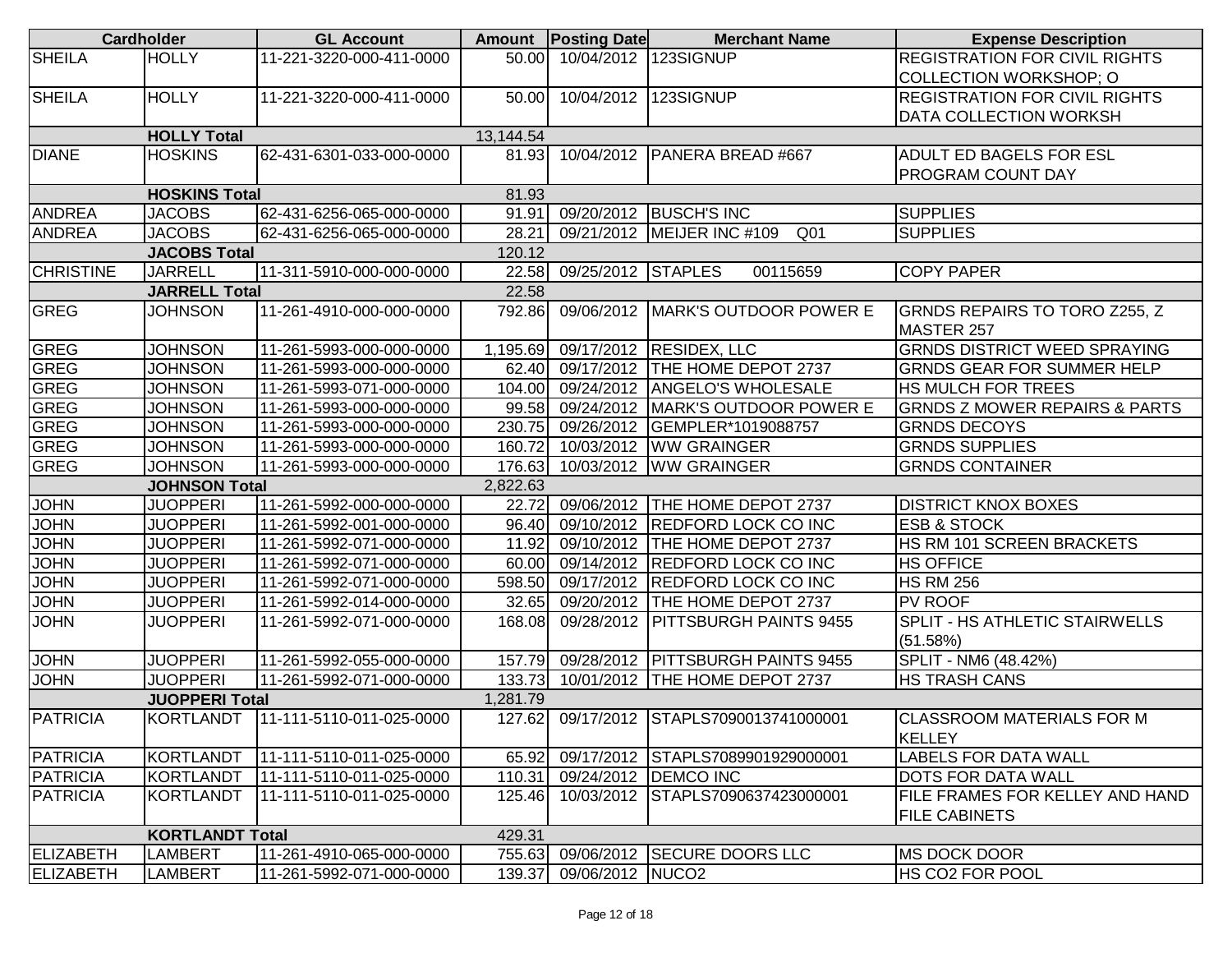| <b>Cardholder</b> |                | <b>GL Account</b>        |          | <b>Amount Posting Date</b> | <b>Merchant Name</b>                       | <b>Expense Description</b>             |
|-------------------|----------------|--------------------------|----------|----------------------------|--------------------------------------------|----------------------------------------|
| <b>ELIZABETH</b>  | LAMBERT        | 11-261-5992-055-000-0000 |          |                            | 2,118.60 09/06/2012 MIDWEST AIR FILTER INC | NM AIR FILTERS                         |
| <b>ELIZABETH</b>  | <b>LAMBERT</b> | 11-261-5992-000-000-0000 | 38.32    |                            | 09/07/2012 PPG ARCHITECTURAL FINI          | <b>NCSD GARBAGE CAN PAINT</b>          |
| <b>ELIZABETH</b>  | LAMBERT        | 11-261-3840-000-000-0000 | 1,940.48 | 09/07/2012  WM EZPAY       |                                            | <b>DISTRICT GARBAGE REMOVAL</b>        |
| <b>ELIZABETH</b>  | LAMBERT        | 11-261-4910-013-000-0000 | 25.00    |                            | 09/07/2012 ERADICO SERVICES INC            | <b>NW PEST CONTROL</b>                 |
| <b>ELIZABETH</b>  | LAMBERT        | 11-261-4910-001-000-0000 | 40.00    |                            | 09/07/2012 ERADICO SERVICES INC            | <b>ESB PEST CONTROL</b>                |
| <b>ELIZABETH</b>  | LAMBERT        | 11-261-4910-014-000-0000 | 25.00    |                            | 09/07/2012 ERADICO SERVICES INC            | <b>PV PEST CONTROL</b>                 |
| <b>ELIZABETH</b>  | LAMBERT        | 11-261-4910-055-000-0000 |          |                            | 25.00 09/07/2012 ERADICO SERVICES INC      | <b>NM5 PEST CONTROL</b>                |
| <b>ELIZABETH</b>  | LAMBERT        | 11-261-4910-055-000-0000 |          |                            | 25.00 09/07/2012 ERADICO SERVICES INC      | <b>NM6 PEST CONTROL</b>                |
| <b>ELIZABETH</b>  | LAMBERT        | 11-261-4910-071-000-0000 | 30.00    |                            | 09/07/2012 ERADICO SERVICES INC            | HS PEST CONTROL                        |
| <b>ELIZABETH</b>  | LAMBERT        | 11-261-4910-065-000-0000 | 34.00    |                            | 09/07/2012 ERADICO SERVICES INC            | <b>MS PEST CONTROL</b>                 |
| <b>ELIZABETH</b>  | LAMBERT        | 11-261-4910-015-000-0000 | 25.00    |                            | 09/07/2012 ERADICO SERVICES INC            | <b>DF PEST CONTROL</b>                 |
| <b>ELIZABETH</b>  | LAMBERT        | 11-261-4910-012-000-0000 | 25.00    |                            | 09/07/2012 ERADICO SERVICES INC            | OH PEST CONTROL                        |
| <b>ELIZABETH</b>  | LAMBERT        | 11-261-4910-011-000-0000 | 25.00    |                            | 09/07/2012 ERADICO SERVICES INC            | <b>VO PEST CONTROL</b>                 |
| <b>ELIZABETH</b>  | LAMBERT        | 11-261-5710-000-000-0000 | 1,627.98 | 09/07/2012 ATLAS OIL       |                                            | <b>MTCE FUEL</b>                       |
| <b>ELIZABETH</b>  | LAMBERT        | 11-261-5992-000-000-0000 | 95.49    |                            | 09/10/2012 WW GRAINGER                     | <b>IMTCE RECEPTACLE TOP</b>            |
| <b>ELIZABETH</b>  | LAMBERT        | 11-261-4910-001-000-0000 | 137.00   |                            | 09/12/2012   DETROIT ELEVATOR COMPA        | <b>ESB SEPT. MAINTENANCE</b>           |
| <b>ELIZABETH</b>  | LAMBERT        | 11-261-5992-000-000-0000 | 1,474.00 |                            | 09/12/2012 LAVANWAY SIGN CO., INC          | <b>MTCE SIGNS FOR BUILDINGS</b>        |
| <b>ELIZABETH</b>  | LAMBERT        | 11-261-5992-065-000-0000 | 594.62   |                            | 09/12/2012 310 LIVONIA BUILDING            | <b>MS CEILING TILES</b>                |
| <b>ELIZABETH</b>  | LAMBERT        | 11-261-4910-011-000-0000 | 988.00   |                            | 09/13/2012 COMMERICAL GLASS,               | <b>VO COUTYARD GLASS</b>               |
| <b>ELIZABETH</b>  | <b>LAMBERT</b> | 11-261-4910-015-000-0000 |          |                            | 1,037.00 09/13/2012 THE TRANE COMPANY      | <b>DF CHILLER</b>                      |
| <b>ELIZABETH</b>  | LAMBERT        | 11-261-4910-071-000-0000 | 150.00   |                            | 09/13/2012 JOHNS SANITATION IN             | <b>HS FOOTBALL</b>                     |
| <b>ELIZABETH</b>  | LAMBERT        | 11-261-5992-000-000-0000 |          |                            | 76.94 09/14/2012 AIRGASS NORTH             | <b>MTCE WELDING</b>                    |
| <b>ELIZABETH</b>  | LAMBERT        | 11-261-4910-071-000-0000 | 458.00   | 09/14/2012   DE-CAL INC    |                                            | HS A/C UNIT #25                        |
| <b>ELIZABETH</b>  | LAMBERT        | 11-261-4910-000-000-0000 | 1,450.00 |                            | 09/14/2012 ALL CITY ROOTER                 | MTCE GREASE TRAPS ALL BLDGS.           |
| <b>ELIZABETH</b>  | LAMBERT        | 11-261-4910-065-000-0000 | 165.00   |                            | 09/14/2012 ALL CITY ROOTER                 | <b>IMS SNAKED MOP SINK</b>             |
| <b>ELIZABETH</b>  | LAMBERT        | 11-261-4910-071-000-0000 | 165.00   |                            | 09/14/2012 ALL CITY ROOTER                 | <b>HS SNAKED SINK</b>                  |
| <b>ELIZABETH</b>  | <b>LAMBERT</b> | 11-261-5992-071-000-0000 | 480.00   |                            | 09/17/2012 COMMERICAL GLASS,               | <b>HS SHOWCASE GLASS</b>               |
| <b>ELIZABETH</b>  | LAMBERT        | 11-261-4910-071-000-0000 | 964.08   |                            | 09/20/2012 STAMP-RITE INC                  | HS REPLACE DAMAGED LETTERS             |
| <b>ELIZABETH</b>  | LAMBERT        | 11-261-5730-000-000-0000 | 476.64   |                            | 09/20/2012 BRIGHTON FORD INC               | <b>MTCE RED DUMP</b>                   |
| <b>ELIZABETH</b>  | LAMBERT        | 11-261-4910-071-000-0000 | 1,535.00 | 09/20/2012 KONE INC.       |                                            | <b>HS ELEVATOR MAINT.</b>              |
| <b>ELIZABETH</b>  | LAMBERT        | 11-261-5990-000-000-0000 | 57.92    |                            | 09/21/2012 CINTAS #721                     | <b>MTCE UNIFORMS</b>                   |
| <b>ELIZABETH</b>  | <b>LAMBERT</b> | 11-261-5992-000-000-0000 | 213.32   |                            | 09/21/2012 BEST PLUMBING SPECIALT          | <b>IMTCE FOR ATHLETICS &amp; STOCK</b> |
| <b>ELIZABETH</b>  | LAMBERT        | 11-261-5710-000-000-0000 | 929.35   | 09/21/2012 ATLAS OIL       |                                            | <b>MTCE FUEL</b>                       |
| <b>ELIZABETH</b>  | LAMBERT        | 11-261-5910-000-000-0000 | 57.92    |                            | 09/24/2012 STAPLS7090309733000001          | <b>MTCE SUPPLIES</b>                   |
| <b>ELIZABETH</b>  | <b>LAMBERT</b> | 11-261-5992-071-000-0000 |          |                            | 42.50 09/24/2012 SALINE PICTURE FRAME C    | <b>HS HANGERS</b>                      |
| <b>ELIZABETH</b>  | LAMBERT        | 11-261-5910-000-000-0000 |          |                            | 36.26 09/24/2012 USMARKERBOARD             | <b>MTCE SUPPLIES</b>                   |
| <b>ELIZABETH</b>  | LAMBERT        | 11-261-5992-071-000-0000 | 282.50   |                            | 09/24/2012 AQUATIC SOURCE, LLC             | <b>HS POOL</b>                         |
| <b>ELIZABETH</b>  | <b>LAMBERT</b> | 11-261-4910-071-000-0000 |          |                            | 1,432.49 09/24/2012 THE TRANE COMPANY      | <b>HS CONDENSER</b>                    |
| <b>ELIZABETH</b>  | <b>LAMBERT</b> | 11-266-4934-000-000-0000 | 10.00    |                            | 09/25/2012   PROTECTION ONE ALARM          | <b>DISTRICT MONITORING</b>             |
| <b>ELIZABETH</b>  | <b>LAMBERT</b> | 11-266-4934-000-000-0000 | 943.74   |                            | 09/25/2012   PROTECTION ONE ALARM          | <b>DISTRICT MONITORING</b>             |
| <b>ELIZABETH</b>  | <b>LAMBERT</b> | 11-261-5993-000-000-0000 |          |                            | 1,540.80 09/27/2012 RESIDEX, LLC           | <b>GRNDS FERTILIZER</b>                |
| <b>ELIZABETH</b>  | <b>LAMBERT</b> | 11-261-4910-011-000-0000 |          |                            | 195.00 09/28/2012 NATIONAL TIME            | <b>VO PANEL ERROR</b>                  |
| <b>ELIZABETH</b>  | <b>LAMBERT</b> | 11-261-4910-065-000-0000 |          |                            | 584.00 10/01/2012 COMMERICAL GLASS,        | <b>MS MEDIA CENTER</b>                 |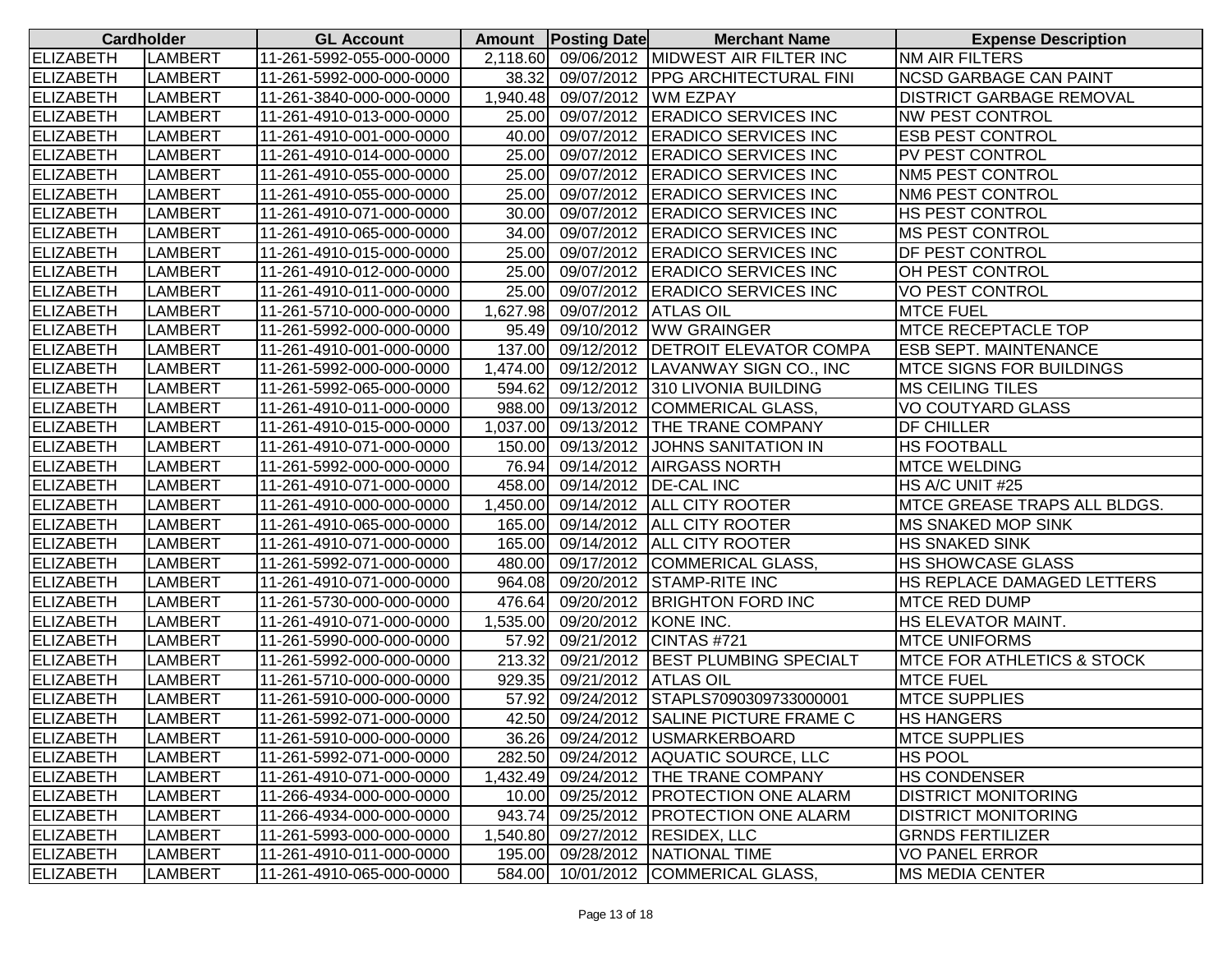| <b>Cardholder</b>       |                       | <b>GL Account</b>        |           | Amount   Posting Date | <b>Merchant Name</b>                     | <b>Expense Description</b>       |
|-------------------------|-----------------------|--------------------------|-----------|-----------------------|------------------------------------------|----------------------------------|
| ELIZABETH               | <b>LAMBERT</b>        | 11-261-4910-055-000-0000 |           |                       | 616.00 10/01/2012 COMMERICAL GLASS,      | <b>NM5 RM 9</b>                  |
| <b>ELIZABETH</b>        | <b>LAMBERT</b>        | 11-261-4910-071-000-0000 |           |                       | 839.00 10/01/2012 COMMERICAL GLASS.      | <b>HS PRESS BOX</b>              |
| <b>ELIZABETH</b>        | <b>LAMBERT</b>        | 11-261-4910-065-000-0000 | 2,292.50  |                       | 10/02/2012 SECURE DOORS LLC              | <b>MS LIFT MASTER</b>            |
| <b>ELIZABETH</b>        | <b>LAMBERT</b>        | 11-261-5992-071-000-0000 | 154.37    | 10/03/2012 NUCO2      |                                          | <b>HS POOL</b>                   |
| <b>ELIZABETH</b>        | <b>LAMBERT</b>        | 11-261-4910-071-000-0000 | 675.00    |                       | 10/03/2012 COMMERICAL GLASS,             | <b>HS ATRIUM GLASS</b>           |
| <b>ELIZABETH</b>        | <b>LAMBERT</b>        | 11-261-5992-014-000-0000 | 84.36     |                       | 10/03/2012 MIDWEST AIR FILTER INC        | PV AIR FILTERS                   |
| <b>ELIZABETH</b>        | <b>LAMBERT</b>        | 11-261-5710-000-000-0000 | 492.06    | 10/03/2012 ATLAS OIL  |                                          | <b>MTCE FUEL</b>                 |
| <b>ELIZABETH</b>        | <b>LAMBERT</b>        | 11-261-4910-013-000-0000 | 85.00     |                       | 10/04/2012 AFP SOUND SYSTEMS             | <b>NW PAGING SYSTEM</b>          |
| <b>ELIZABETH</b>        | <b>LAMBERT</b>        | 11-261-4910-071-000-0000 | 150.00    |                       | 10/04/2012 JOHNS SANITATION INC          | <b>HS FOOTBALL</b>               |
|                         | <b>LAMBERT Total</b>  |                          | 28,860.24 |                       |                                          |                                  |
| <b>CHRISTOPHERLANEY</b> |                       | 62-431-6247-065-000-0000 | 34.58     |                       | 09/14/2012 THE HOME DEPOT 2737           | <b>SUPPLIES</b>                  |
| <b>CHRISTOPHERLANEY</b> |                       | 62-431-6247-065-000-0000 | 507.00    |                       | 09/24/2012  INDUSTRIAL ARTS SUPP         | <b>SUPPLIES</b>                  |
|                         | <b>LANEY Total</b>    |                          | 541.58    |                       |                                          |                                  |
| <b>SAMMY</b>            | <b>LOVIN</b>          | 11-261-5992-055-000-0000 | 45.55     |                       | 09/05/2012  DOWNRIVER REFRIG SUP C       | NM6 A/C                          |
| <b>SAMMY</b>            | <b>LOVIN</b>          | 11-261-5992-071-000-0000 | 69.72     |                       | 09/11/2012 FERGUSON ENT# 2000            | <b>HS PUMP HOUSE</b>             |
| <b>SAMMY</b>            | <b>LOVIN</b>          | 11-261-5992-071-000-0000 | 10.27     |                       | 09/12/2012 FERGUSON ENT# 2000            | <b>HS PUMP HOUSE</b>             |
| <b>SAMMY</b>            | <b>LOVIN</b>          | 11-261-5992-071-000-0000 | 98.98     |                       | 09/13/2012 DOWNRIVER REFRIG SUP C        | <b>HS PUMP HOUSE</b>             |
| <b>SAMMY</b>            | <b>LOVIN</b>          | 11-261-5992-071-000-0000 | 2.81      |                       | 09/14/2012 FERGUSON ENT# 2000            | <b>HS ICE MACHINE</b>            |
| <b>SAMMY</b>            | <b>LOVIN</b>          | 11-261-5992-012-000-0000 | 88.11     |                       | 09/14/2012 COCHRANE SUPPLY               | <b>OH OFFICE FAN UNIT</b>        |
| <b>SAMMY</b>            | <b>LOVIN</b>          | 11-261-5992-065-000-0000 | 99.30     |                       | 09/18/2012 CITY ELECTRIC SUPPLY          | <b>MS BOILER</b>                 |
| <b>SAMMY</b>            | <b>LOVIN</b>          | 11-261-5992-000-000-0000 | 62.16     |                       | 09/19/2012 WW GRAINGER                   | <b>MTCE TRUCK STOCK</b>          |
| <b>SAMMY</b>            | <b>LOVIN</b>          | 11-261-5992-071-000-0000 | 38.23     |                       | 09/19/2012 FERGUSON ENT# 2000            | <b>HS ICE MACHINE</b>            |
| <b>SAMMY</b>            | <b>LOVIN</b>          | 11-261-5992-000-000-0000 | 189.19    |                       | 09/21/2012   FERGUSON ENT# 2000          | <b>MTCE TRUCK TOOLS</b>          |
| <b>SAMMY</b>            | <b>LOVIN</b>          | 11-261-5992-071-000-0000 | 1,021.50  |                       | 09/27/2012 R L DEPPMANN COMPANY          | HS AHU-21 PUMP                   |
|                         | <b>LOVIN Total</b>    |                          | 1,725.82  |                       |                                          |                                  |
| <b>CORINA</b>           | <b>LUDWIG</b>         | 62-431-6249-065-000-0000 | 27.51     | 09/10/2012 TARGET     | 00014654                                 | <b>SEWING SUPPLIES</b>           |
| <b>CORINA</b>           | <b>LUDWIG</b>         | 62-431-6249-065-000-0000 | 58.51     |                       | 09/11/2012 JOANN ETC #1933               | <b>SEWING SUPPLIES</b>           |
| <b>CORINA</b>           | <b>LUDWIG</b>         | 62-431-6249-065-000-0000 | 30.25     |                       | 09/24/2012 HAAN CRAFTS                   | <b>SEWING SUPPLIES</b>           |
|                         | <b>LUDWIG Total</b>   |                          | 116.27    |                       |                                          |                                  |
| <b>STEVEN</b>           | <b>MATTHEWS</b>       | 11-232-7410-000-000-0000 | 150.00    |                       | 09/20/2012 MI ELEMENTARY & MIDDLE        | <b>MEMBERSHIP DUES</b>           |
| <b>STEVEN</b>           | <b>MATTHEWS</b>       | 11-232-3220-000-000-0000 | 469.18    |                       | 10/01/2012 GRAND TRAV RESORT & SP        | <b>MASA HOTEL COST</b>           |
|                         | <b>MATTHEWS Total</b> |                          | 619.18    |                       |                                          |                                  |
| <b>HEATHER</b>          | <b>MCKAIG</b>         | 62-431-6146-071-000-0000 | 75.30     |                       | 09/21/2012 SAMUEL FRENCH INC.            | <b>SCRIPTS FOR FALL PLAY</b>     |
| <b>HEATHER</b>          | <b>MCKAIG</b>         | 62-431-6146-071-000-0000 | 21.90     |                       | 09/24/2012 JOANN ETC #1933               | <b>PATTERNS</b>                  |
| <b>HEATHER</b>          | <b>MCKAIG</b>         | 11-113-4910-071-026-0000 |           |                       | 358.00 09/24/2012 BROADWAY PLAY PUBLISHI | <b>ONE ACT SCRIPTS</b>           |
| <b>HEATHER</b>          | <b>MCKAIG</b>         | 62-431-6146-071-000-0000 | 28.79     |                       | 09/24/2012  THE HOME DEPOT 2737          | <b>DRILL BITS AND SCREW BITS</b> |
| <b>HEATHER</b>          | <b>MCKAIG</b>         | 11-113-5990-071-092-0000 | 72.47     |                       | 09/27/2012 AMAZON.COM                    | TURNTABLE NEEDLE, CABLE TIES     |
| <b>HEATHER</b>          | <b>MCKAIG</b>         | 11-113-5990-071-092-0000 | 109.48    |                       | 09/27/2012 AMAZON MKTPLACE PMTS          | CONSTANT POWER SOURSE            |
| <b>HEATHER</b>          | <b>MCKAIG</b>         | 11-113-4910-071-026-0000 | $-358.00$ |                       | 09/27/2012 BROADWAY PLAY PUBLISHI        | ONE ACT SCRIPT REFUND            |
| <b>HEATHER</b>          | <b>MCKAIG</b>         | 62-431-6146-071-000-0000 | 228.25    |                       | 09/27/2012  THE HOME DEPOT 2737          | NAIL GUN AND NAILS               |
| <b>HEATHER</b>          | <b>MCKAIG</b>         | 11-113-5990-071-092-0000 | 2.28      |                       | 10/01/2012 AMAZON MKTPLACE PMTS          | <b>CABLE TIES</b>                |
| <b>HEATHER</b>          | <b>MCKAIG</b>         | 11-113-5110-071-092-0000 |           |                       | 31.96 10/03/2012 AMAZON MKTPLACE PMTS    | <b>MICROPHONE TIE CLIPS</b>      |
| <b>HEATHER</b>          | <b>MCKAIG</b>         | 11-113-4910-071-092-0000 |           |                       | 109.00 10/04/2012 AMAZON.COM             | CONSTANT POWER SUPPLY            |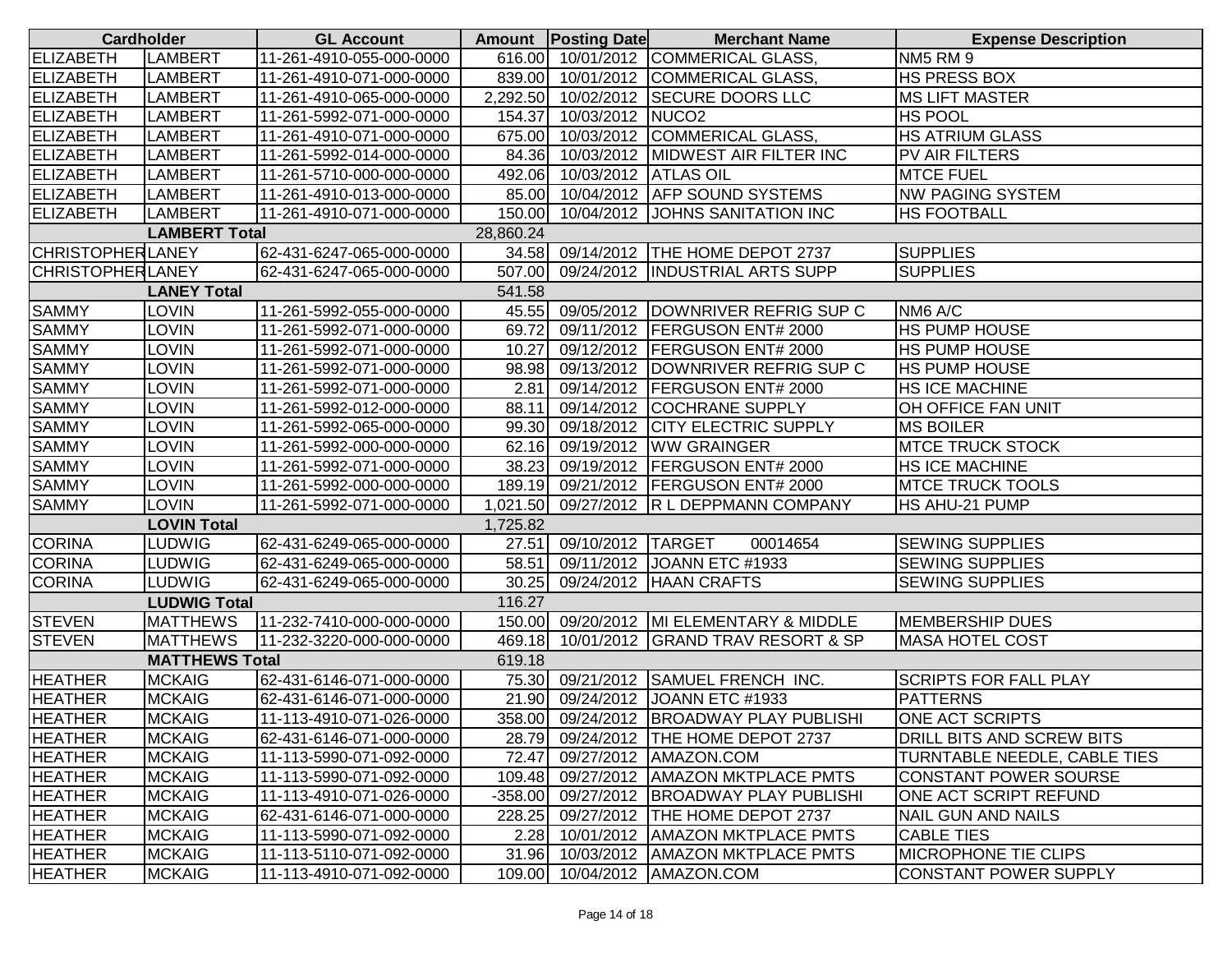|               | <b>Cardholder</b>     | <b>GL Account</b>        |          | Amount   Posting Date       | <b>Merchant Name</b>                     | <b>Expense Description</b>            |
|---------------|-----------------------|--------------------------|----------|-----------------------------|------------------------------------------|---------------------------------------|
|               | <b>MCKAIG Total</b>   |                          | 679.43   |                             |                                          |                                       |
| <b>HELEN</b>  | <b>MILLER</b>         | 11-113-3220-071-000-0000 | 40.00    |                             | 09/10/2012 OAKLAND SCHOOLS-RC INT        | <b>CULTURALLY RESPONSIVE TEACHING</b> |
|               |                       |                          |          |                             |                                          | CONFERENCE/HADLEY                     |
| <b>HELEN</b>  | <b>MILLER</b>         | 11-212-5990-000-093-0000 | 75.91    |                             | 09/12/2012   AMAZON.COM                  | <b>ST. SERVICES SIGN</b>              |
| <b>HELEN</b>  | <b>MILLER</b>         | 11-212-5990-000-093-0000 | 75.91    |                             | 09/12/2012 AMAZON.COM                    | ST. SERVICES SIGN                     |
| <b>HELEN</b>  | <b>MILLER</b>         | 62-431-6186-071-000-0000 | 815.76   |                             | 09/18/2012 CUSTOMINK TSHIRTS             | ST. COUNCIL T-SHIRTS                  |
| <b>HELEN</b>  | <b>MILLER</b>         | 62-431-6275-071-000-0000 | 126.00   |                             | 09/20/2012 IN THE NEWS                   | NEWSWEEK AMERICA'S BEST PLAQUE        |
| <b>HELEN</b>  | <b>MILLER</b>         | 62-431-6122-071-000-0000 | 402.00   |                             | 09/21/2012  TOWN PARK                    | CHOIR UNIFORM CLEANING                |
| <b>HELEN</b>  | <b>MILLER</b>         | 62-431-6186-071-000-0000 | 80.38    | 09/24/2012                  | <b>WRISTBANDSONLINE COM</b>              | <b>WRISTBANDS FOR HOMECOMING</b>      |
|               |                       |                          |          |                             |                                          | <b>DANCE SECURITY</b>                 |
| <b>HELEN</b>  | <b>MILLER</b>         | 62-431-6112-071-000-0000 | 45.00    |                             | 09/26/2012   BLP*BUSINESS WEEK           | MKT MAGAZINE SUB                      |
| <b>HELEN</b>  | <b>MILLER</b>         | 62-431-6112-071-000-0000 | 67.25    |                             | 10/01/2012 THEECONOMIST NEWSPAPER        | <b>MKT MAGAZINE SUB</b>               |
| <b>HELEN</b>  | <b>MILLER</b>         | 62-431-6112-071-000-0000 | 18.97    |                             | 10/01/2012 ENP*ENTERPRENEUR MAG          | MKT MAGAZINE SUB                      |
| <b>HELEN</b>  | <b>MILLER</b>         | 62-431-6111-071-000-0000 | 106.05   |                             | 10/04/2012 CHENG&TSUI COMPANYINC         | JAPANESE TEACHING MATERIAL            |
| <b>HELEN</b>  | <b>MILLER</b>         | 62-431-6275-071-000-0000 | 55.34    |                             | 10/04/2012 MEIJER INC #122<br>Q01        | <b>REFRESHMENTS FOR STAFF MTG</b>     |
|               | <b>MILLER Total</b>   |                          | 1,908.57 |                             |                                          |                                       |
| <b>DONALD</b> | <b>MITCHELL</b>       | 62-431-6191-071-000-0000 | 3,001.90 |                             | 09/21/2012 AUDIO VIDEO DISTRIBUTO        | SPLIT - AUDITORIUM (91.00%)           |
| <b>DONALD</b> | <b>MITCHELL</b>       | 11-113-5110-071-092-0000 | 296.78   |                             | 09/21/2012 AUDIO VIDEO DISTRIBUTO        | SPLIT - BROADCASTING (9.00%)          |
|               | <b>MITCHELL Total</b> |                          | 3,298.68 |                             |                                          |                                       |
| <b>GAIL</b>   | <b>OCONNOR</b>        | 62-431-6355-031-000-0000 | 321.55   |                             | 09/05/2012 SSI*SCHOOL SPECIALTY          | AD MISS ANN TEACHING SUPPLY           |
| <b>GAIL</b>   | <b>OCONNOR</b>        | 11-118-5110-000-952-0000 | 29.00    |                             | 09/06/2012 STAPLS7089543745000002        | AD TEACH SUP.                         |
| <b>GAIL</b>   | <b>OCONNOR</b>        | 11-118-5110-000-952-0000 | 114.56   | 09/06/2012                  | STAPLS7089543745000001                   | AD TEACH SUP                          |
| <b>GAIL</b>   | <b>OCONNOR</b>        | 11-118-5110-000-952-0000 | 8.20     | 09/06/2012                  | STAPLS7089538499000003                   | AD TEACH SUP.                         |
| <b>GAIL</b>   | <b>OCONNOR</b>        | 11-118-5110-000-952-0000 | 16.09    |                             | 09/06/2012 STAPLS7089538499000002        | AD TEACH SUP.                         |
| <b>GAIL</b>   | <b>OCONNOR</b>        | 11-118-5110-000-952-0000 | 90.81    |                             | 09/06/2012 STAPLS7089538499000001        | AD TEACH SUP.                         |
| GAIL          | <b>OCONNOR</b>        | 11-118-5110-000-952-0000 | 44.00    |                             | 09/06/2012 STAPLS7089529635000001        | <b>AD TEACH SUPPLY</b>                |
| <b>GAIL</b>   | <b>OCONNOR</b>        | 11-118-5110-000-952-0000 | 6.28     |                             | 09/06/2012 STAPLS7089188932000016        | ALL DAY TEACH SUPPLY                  |
| <b>GAIL</b>   | <b>OCONNOR</b>        | 11-118-5110-000-952-0000 | 42.14    | 09/07/2012                  | <b>TARGET</b><br>00014654                | ALL DAY TEACH SUP.                    |
| <b>GAIL</b>   | <b>OCONNOR</b>        | 11-118-5110-000-952-0000 | 187.12   | 09/10/2012                  | STAPLS7089715891000005                   | <b>TEACH SUP</b>                      |
| GAIL          | <b>OCONNOR</b>        | 11-118-5110-000-952-0000 | 129.75   |                             | 09/10/2012 STAPLS7089715891000003        | TEACH SUP.                            |
| <b>GAIL</b>   | <b>OCONNOR</b>        | 11-118-5110-000-952-0000 | 52.88    |                             | 09/10/2012 STAPLS7089715891000001        | TEACH SUP.                            |
| <b>GAIL</b>   | <b>OCONNOR</b>        | 11-118-5110-000-951-0000 | 182.44   |                             | 09/10/2012   AMAZON.COM                  | 1/2 TEACH SUP.                        |
| <b>GAIL</b>   | <b>OCONNOR</b>        | 11-118-5110-000-952-0000 | 14.44    | 09/12/2012                  | STAPLS7089715891000004                   | <b>TEACH SUP</b>                      |
| GAIL          | <b>OCONNOR</b>        | 11-118-5110-000-952-0000 |          |                             | 10.90 09/17/2012 STAPLS7089715891000010  | <b>TEACH SUP.</b>                     |
| <b>GAIL</b>   | <b>OCONNOR</b>        | 11-351-5110-000-953-0000 | 125.10   |                             | 09/19/2012 S&S WORLDWIDE                 | TEACH SUP.                            |
| <b>GAIL</b>   | <b>OCONNOR</b>        | 11-118-5110-000-951-0000 | 51.23    |                             | 10/01/2012 STAPLS7090521999000002        | TEACH SUP.                            |
| <b>GAIL</b>   | <b>OCONNOR</b>        | 11-118-5110-000-951-0000 |          |                             | 42.47 10/01/2012 STAPLS7090521999000001  | TEACH SUP.                            |
| <b>GAIL</b>   | <b>OCONNOR</b>        | 11-118-5110-000-952-0000 | $-44.99$ |                             | 10/04/2012 STAPLS7090521999001001        | TEACH SUP.                            |
|               | <b>OCONNOR Total</b>  |                          | 1,423.97 |                             |                                          |                                       |
| <b>JUDY</b>   | <b>PAHL</b>           | 11-351-5110-000-953-0000 |          | 55.60 09/20/2012 ACP DIRECT |                                          | <b>HEADSETS NW</b>                    |
| <b>JUDY</b>   | <b>PAHL</b>           | 11-351-3220-000-953-0000 | 504.00   |                             | 09/20/2012 APPELBAUM TRAINING INS        | <b>TRAINING FOR LDRS</b>              |
| <b>JUDY</b>   | <b>PAHL</b>           | 11-351-3220-000-953-0000 |          |                             | 588.00 09/20/2012 APPELBAUM TRAINING INS | <b>TRAINING AIDES</b>                 |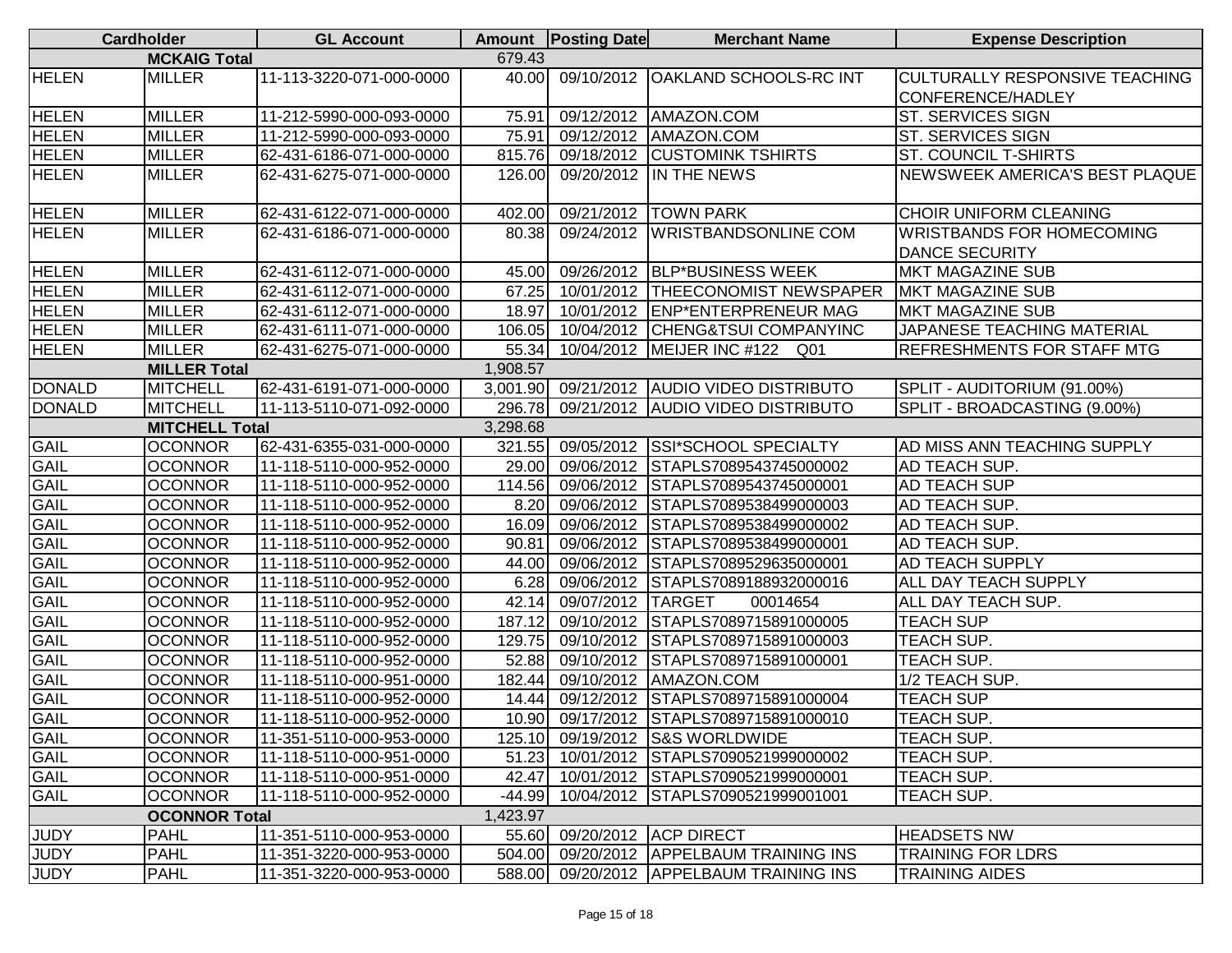|                  | <b>Cardholder</b>      | <b>GL Account</b>        |          | <b>Amount Posting Date</b> | <b>Merchant Name</b>                    | <b>Expense Description</b>                       |
|------------------|------------------------|--------------------------|----------|----------------------------|-----------------------------------------|--------------------------------------------------|
| <b>JUDY</b>      | <b>PAHL</b>            | 11-351-3220-000-953-0000 | 28.00    |                            | 09/24/2012 APPELBAUM TRAINING INS       | <b>TRAINING</b>                                  |
| <b>JUDY</b>      | <b>PAHL</b>            | 11-351-3220-000-953-0000 | 28.00    |                            | 09/28/2012 APPELBAUM TRAINING INS       | <b>TRAINING</b>                                  |
| <b>JUDY</b>      | <b>PAHL</b>            | 11-351-3220-000-953-0000 | 23.00    |                            | 10/01/2012 APPELBAUM TRAINING INS       | <b>TRAINING</b>                                  |
|                  | <b>PAHL Total</b>      |                          | 1,226.60 |                            |                                         |                                                  |
| <b>PAMELA</b>    | QUITIQUIT              | 11-111-5110-012-099-0000 | 199.00   | 09/24/2012                 | <b>SDE INC</b>                          | <b>SIX TRAIT WRITING SEMINAR FOR J</b>           |
|                  |                        |                          |          |                            |                                         | <b>UKROP</b>                                     |
| <b>PAMELA</b>    | QUITIQUIT              | 11-111-5110-012-099-0000 | 474.42   | 09/26/2012                 | AMAZON.COM                              | <b>BOOKS FOR STAFF</b>                           |
| <b>PAMELA</b>    | QUITIQUIT              | 11-111-5110-012-099-0000 | 169.00   |                            | 10/03/2012   PAYPAL *AIMEEKOTRBA        | <b>WORKSHOP REGISTRATION FOR J</b>               |
|                  |                        |                          |          |                            |                                         | <b>UKROP</b>                                     |
|                  | <b>QUITIQUIT Total</b> |                          | 842.42   |                            |                                         |                                                  |
| <b>MICHELLE</b>  | <b>RAIS</b>            | 11-112-5110-065-052-0000 | 242.99   | 09/10/2012                 | <b>JW PEPPER</b>                        | SHEET MUSIC FOR FALL AND WINTER                  |
|                  |                        |                          |          |                            |                                         | CONCERTS FOR 7TH AND                             |
|                  | <b>RAIS Total</b>      |                          | 242.99   |                            |                                         |                                                  |
| <b>SANDRA</b>    | <b>RODRIGUEZ</b>       | 11-111-5110-013-025-0000 | 373.82   | 09/05/2012                 | <b>SSI*SCHOOL SPECIALTY</b>             | <b>SCHOOL SUPPLIES/ROLL PAPER FOR</b>            |
|                  |                        |                          |          |                            |                                         | THE BUILDING                                     |
| <b>SANDRA</b>    | RODRIGUEZ              | 62-431-6275-013-000-0000 | 99.14    | 09/05/2012                 | <b>SSI*SCHOOL SPECIALTY</b>             | <b>DENS - CONSTRUCTION PAPER</b>                 |
| <b>SANDRA</b>    | <b>RODRIGUEZ</b>       | 11-111-5110-013-025-0000 | 180.00   | 09/14/2012                 | <b>OAKLAND SCHOOLS-RC INT</b>           | <b>SEMINAR THROUGH OAKLAND</b>                   |
|                  |                        |                          |          |                            |                                         | <b>SCHOOLS - 6 TEACHERS EFFECTI</b>              |
| <b>SANDRA</b>    | <b>RODRIGUEZ</b>       | 11-111-5110-013-025-0000 | 274.83   | 09/26/2012                 | <b>SSI*SCHOOL SPECIALTY</b>             | KINDERGARTEN SUPPLIES/DATA                       |
|                  |                        |                          |          |                            |                                         | NOTEBOOK DIVIDERS SCHOOL                         |
|                  | <b>RODRIGUEZ Total</b> |                          | 927.79   |                            |                                         |                                                  |
| <b>STEPHANIE</b> | <b>SCHRINER</b>        | 62-431-6770-065-000-0000 | 15.31    | 09/05/2012                 | THE HOME DEPOT 2704                     | <b>SKIRT STICKS</b>                              |
| <b>STEPHANIE</b> | <b>SCHRINER</b>        | 62-431-6770-065-000-0000 | 18.23    |                            | 09/27/2012 EINSTEIN BROS BAGELS27       | <b>PAT BREAKFAST</b>                             |
| <b>STEPHANIE</b> | <b>SCHRINER</b>        | 11-112-5990-065-000-0000 | 38.98    | 10/02/2012                 | <b>OFFICE DEPOT #330</b>                | <b>CD'S FOR MARCHING MUSIC</b>                   |
|                  | <b>SCHRINER Total</b>  |                          | 72.52    |                            |                                         |                                                  |
| <b>KATHLEEN</b>  | <b>SHPAKOFF</b>        | 11-351-5110-000-953-0000 | 7.17     | 09/10/2012                 | <b>AMAZON MKTPLACE PMTS</b>             | <b>TEACHING SUPPLIES</b>                         |
| KATHLEEN         | <b>SHPAKOFF</b>        | 11-351-5110-000-953-0000 | 7.98     |                            | 09/11/2012   AMAZON MKTPLACE PMTS       | <b>TEACHING SUPPLIES</b>                         |
| <b>KATHLEEN</b>  | <b>SHPAKOFF</b>        | 11-351-5110-000-953-0000 | 119.85   | 09/12/2012                 | <b>AMAZON MKTPLACE PMTS</b>             | <b>TEACHING SUPPLIES</b>                         |
| KATHLEEN         | <b>SHPAKOFF</b>        | 11-321-5110-000-000-0000 | 73.80    | 09/20/2012                 | <b>TARGET</b><br>00003533               | <b>TEACHING SUPPLIES</b>                         |
| <b>KATHLEEN</b>  | <b>SHPAKOFF</b>        | 11-321-5110-000-000-0000 | 117.02   | 09/26/2012                 | 00014654<br><b>TARGET</b>               | <b>TEACHING SUPPLIES</b>                         |
| <b>KATHLEEN</b>  | <b>SHPAKOFF</b>        | 11-321-5110-000-000-0000 | 43.90    | 10/01/2012                 | SCHOLASTIC BOOK CLUB                    | <b>TEACHING SUPPLIES</b>                         |
|                  | <b>SHPAKOFF Total</b>  |                          | 369.72   |                            |                                         |                                                  |
| <b>CAROL</b>     | <b>SPRYS</b>           | 11-293-5910-000-000-0000 | 23.00    | 09/13/2012                 | STAPLS7089825725000002                  | 11X 17 COPY PAPER FOR ATHLETICS<br><b>OFFICE</b> |
| <b>CAROL</b>     | <b>SPRYS</b>           | 11-293-5910-000-000-0000 |          |                            | 24.94 09/13/2012 STAPLS7089825725000001 | <b>OFFICE SUPPLIES FOR ATHLETIC</b>              |
|                  |                        |                          |          |                            |                                         | <b>OFFICE</b>                                    |
| <b>CAROL</b>     | <b>SPRYS</b>           | 62-431-6104-061-000-0000 | 130.50   | 09/14/2012                 | SAMSCLUB #6657                          | SUPPLIES FOR ATHLETICS OFFICE -                  |
|                  |                        |                          |          |                            |                                         | <b>VOLLEYBALL TOURNEY</b>                        |
| <b>CAROL</b>     | <b>SPRYS</b>           | 62-431-6104-061-000-0000 | 141.10   |                            | 09/17/2012 DOMINO'S 1010                | LUNCH FOR OFFIICALS AND CONTEST                  |
|                  |                        |                          |          |                            |                                         | <b>WORKERS FOR SATURDAY</b>                      |
| CAROL            | <b>SPRYS</b>           | 62-431-6104-061-000-0000 | 105.05   |                            | 09/17/2012 BENITOS PIZZA-NOVI           | DINNER FOR FOOTBALL GAME                         |
|                  |                        |                          |          |                            |                                         | 9/14/2012-WORKERS AND ADMIN                      |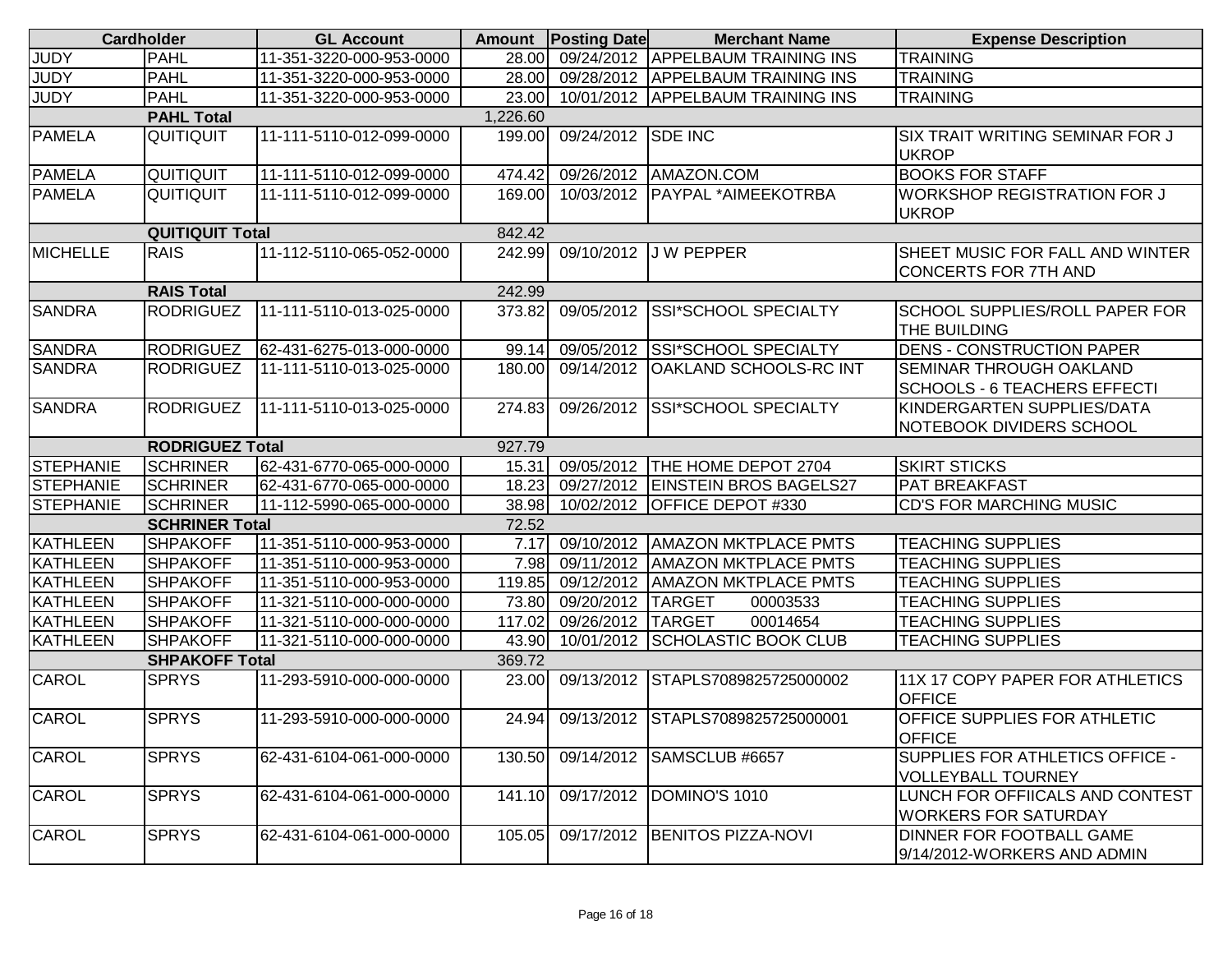|                 | <b>Cardholder</b>      | <b>GL Account</b>        |          | <b>Amount Posting Date</b> | <b>Merchant Name</b>              | <b>Expense Description</b>            |
|-----------------|------------------------|--------------------------|----------|----------------------------|-----------------------------------|---------------------------------------|
| CAROL           | <b>SPRYS</b>           | 62-431-6103-061-000-0000 | 117.60   |                            | 09/20/2012 POWER SYSTEMS          | <b>WALL HANGERS FOR MATS IN POOL</b>  |
|                 |                        |                          |          |                            |                                   | <b>AREA</b>                           |
| CAROL           | <b>SPRYS</b>           | 62-431-6104-061-000-0000 | 225.00   | 09/24/2012                 | <b>QDOBA MEXICAN GRILLQPS</b>     | FOOTBALL GAME 9/21 DINENR FOR         |
|                 |                        |                          |          |                            |                                   | ADMIN, CHANNEL 4 AND E                |
| CAROL           | <b>SPRYS</b>           | 11-293-7910-000-000-0000 | 288.00   |                            | 09/24/2012 HYT*HY-TEK 2050294     | <b>LICENSE RENEWAL FOR SWIM</b>       |
|                 |                        |                          |          |                            |                                   | <b>SOFTWARE FOR TIMING SYSTEM</b>     |
| CAROL           | <b>SPRYS</b>           | 62-431-6104-061-000-0000 | 103.66   | 10/01/2012                 | DOMINO'S 1010                     | LUNCH FOR VOLLEYBALL OFFICIALS        |
|                 |                        |                          |          |                            |                                   | <b>AND CONTEST WORKERS F</b>          |
|                 | <b>SPRYS Total</b>     |                          | 1,158.85 |                            |                                   |                                       |
| <b>ROBERT</b>   | <b>STEEH</b>           | 11-221-3220-000-913-3310 | 540.00   | 10/01/2012 MACAE           |                                   | <b>MACAE CONFERENCE</b>               |
|                 | <b>STEEH Total</b>     |                          | 540.00   |                            |                                   |                                       |
| <b>CYNTHIA</b>  | VALENTINE              | 11-271-4910-000-000-0000 | 90.00    | 09/10/2012                 | <b>OAKLAND SCHOOLS-RC INT</b>     | <b>TRAINING</b>                       |
| <b>CYNTHIA</b>  | <b>VALENTINE</b>       | 11-271-5910-000-000-0000 | 71.41    | 09/17/2012                 | STAPLS7089903096000001            | <b>OFFICE SUPPLIES</b>                |
| <b>CYNTHIA</b>  | <b>VALENTINE</b>       | 11-271-3195-000-000-0000 | 100.00   | 09/18/2012                 | NOVI URGENT CARE                  | <b>QUINN</b>                          |
| <b>CYNTHIA</b>  | <b>VALENTINE</b>       | 11-271-5730-000-000-0000 | 125.76   | 09/26/2012                 | <b>SUNBELT RENTALS #237</b>       | TRAFFIC CONES FOR TRAINING            |
| <b>CYNTHIA</b>  | <b>VALENTINE</b>       | 11-283-7910-000-000-0000 | 130.63   |                            | 10/02/2012 TARGET.COM *           | <b>FLOOR HEATERS</b>                  |
|                 | <b>VALENTINE Total</b> |                          | 517.80   |                            |                                   |                                       |
| <b>ANGELA</b>   | <b>VAUGHAN</b>         | 11-231-7910-000-000-0000 | 86.30    | 09/06/2012 MASB            |                                   | <b>INEW BOARD MEMBER PUBLICATIONS</b> |
|                 |                        |                          |          |                            |                                   |                                       |
| <b>ANGELA</b>   | VAUGHAN                | 11-231-7910-000-000-0000 | 109.45   | 09/14/2012                 | <b>BAUDVILLE INC.</b>             | <b>PARTNERSHIP RECOGNITION -</b>      |
|                 |                        |                          |          |                            |                                   | <b>PROVIDENCE - PIE</b>               |
| <b>ANGELA</b>   | <b>VAUGHAN</b>         | 11-232-3220-000-000-0000 | 75.00    | 09/21/2012                 | <b>MASB</b>                       | WORKSHOP/CONFERENCE 10/9/12 -         |
|                 |                        |                          |          |                            |                                   | <b>GOT TO PRO SUMMIT</b>              |
| <b>ANGELA</b>   | <b>VAUGHAN</b>         | 11-231-7910-000-000-0000 | $-13.99$ |                            | 09/21/2012   PANERA BREAD #667    | <b>TAX REIMBURSEMENT</b>              |
|                 | <b>VAUGHAN Total</b>   |                          | 256.76   |                            |                                   |                                       |
| <b>RONALD</b>   | <b>WEBBER</b>          | 11-221-5990-000-411-0000 | 334.89   |                            | 09/06/2012   AMAZON.COM           | <b>SOCIAL JUSTICE BOOKS</b>           |
| <b>RONALD</b>   | <b>WEBBER</b>          | 11-221-5610-000-411-0000 | 27.33    | 09/17/2012                 | <b>MONROE BAKERY</b>              | <b>BREAKFAST FOR DISTRICT</b>         |
|                 |                        |                          |          |                            |                                   | <b>WORKSHOP</b>                       |
| <b>RONALD</b>   | <b>WEBBER</b>          | 11-221-3220-000-411-0000 | 456.70   |                            | 10/01/2012 GRAND TRAV RESORT & SP | MASA CONFERENCE LODGING               |
|                 | <b>WEBBER Total</b>    |                          | 818.92   |                            |                                   |                                       |
| <b>KIMBERLY</b> | <b>WESNER</b>          | 11-222-5310-065-000-0000 | 141.30   | 09/07/2012                 | SAMSCLUB #6657                    | VARIOUS BOOKS/VIDEO FOR MS            |
|                 |                        |                          |          |                            |                                   | <b>LIBRARY</b>                        |
| <b>KIMBERLY</b> | <b>WESNER</b>          | 11-222-5990-065-000-0000 | 79.00    | 09/07/2012                 | GLOGSTER.COM                      | <b>GLOGSTER ACCOUNTS FOR 8TH</b>      |
|                 |                        |                          |          |                            |                                   | <b>GRADE STUDENTS (200 PER OR</b>     |
| KIMBERLY        | <b>WESNER</b>          | 11-222-5990-065-000-0000 |          |                            | 79.00 09/07/2012 GLOGSTER.COM     | <b>GLOGSTER FOR ALL 8TH GRADE</b>     |
|                 |                        |                          |          |                            |                                   | <b>STUDENTS -</b>                     |
| KIMBERLY        | <b>WESNER</b>          | 11-222-5310-065-000-0000 | 77.50    | 09/07/2012                 | AEI*TEACH DISCOVERY SS            | <b>BOOKS FOR 7TH GRADE SOCIAL</b>     |
|                 |                        |                          |          |                            |                                   | <b>STUDIES CURRICULUM SUPPOR</b>      |
| KIMBERLY        | <b>WESNER</b>          | 11-222-5990-065-000-0000 | 79.00    | 09/20/2012                 | GLOGSTER.COM                      | <b>GLOGSTER ACCOUNTS (200 PER</b>     |
|                 |                        |                          |          |                            |                                   | ORDER)                                |
| <b>KIMBERLY</b> | <b>WESNER</b>          | 11-112-5110-065-009-0000 | 160.00   | 10/02/2012                 | PAYPAL *MICHIGANASS               | FEE FOR MAME CONFERENCE               |
|                 |                        |                          |          |                            |                                   | (PRESENTER)                           |